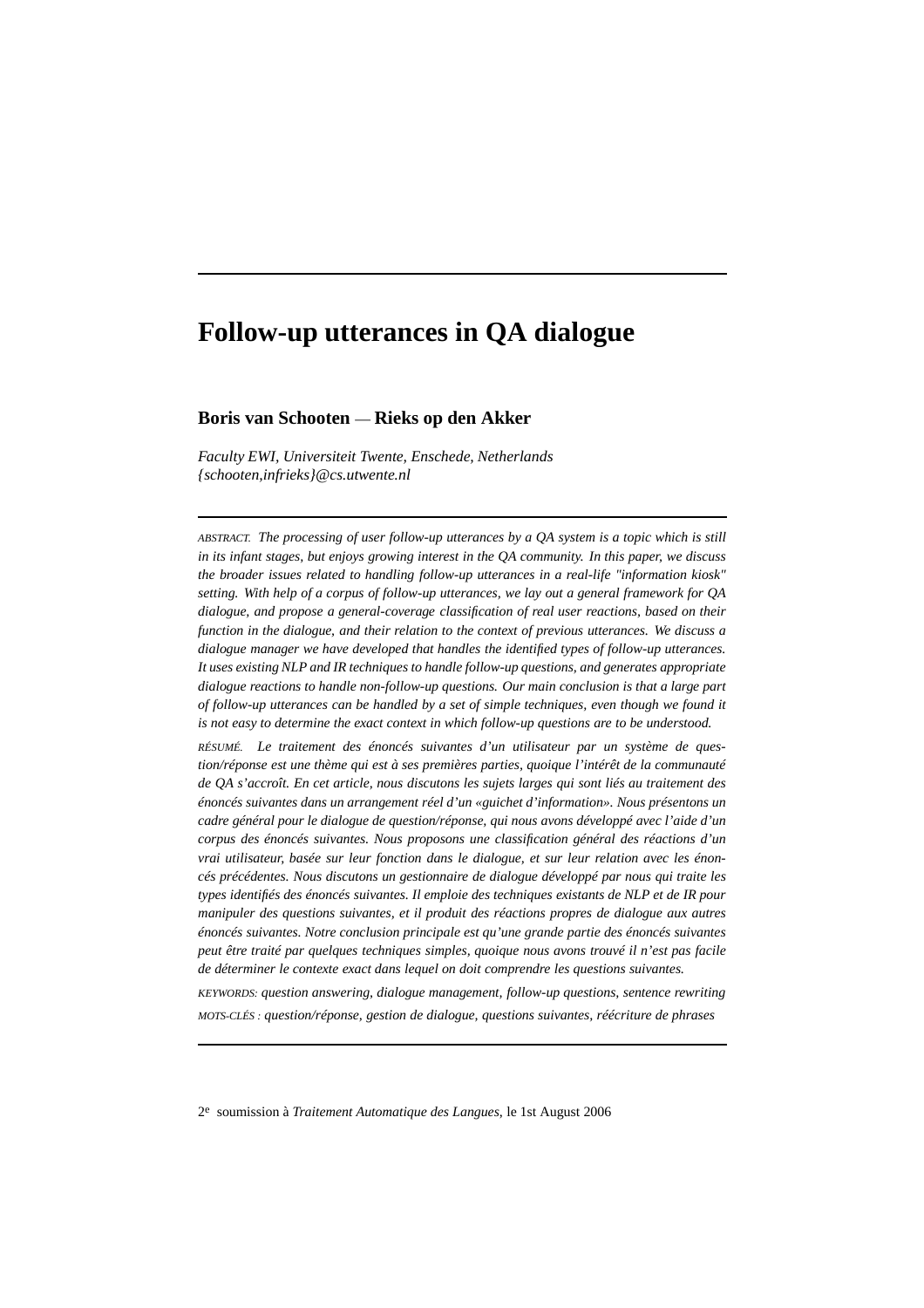# **1. Introduction**

In the research described here, we aim at a QA dialogue system that is useable in real life "information kiosk" applications for non-expert users. In this paper, we argue that we have yet to bridge a gap between current QA dialogue systems, and actual user behaviour we can expect in real QA dialogues. This paper is a first step towards bridging this gap.

The research described here is part of the IMIX project, which brings together research on Dutch language technology: QA, dialogue management, speech recognition and generation, and information presentation. As part of the project, we develop a QA dialogue system for the medical domain (Akker *et al.*, 2005), called the IMIX demonstrator. The demonstrator contains three parallel QA engines from three different QA projects: Rolaquad (Lendvai, 2005), QADR (Bouma *et al.*, 2006), and Factmine (Tjong Kim Sang *et al.*, 2005). The dialogue manager, which will be discussed here, is developed as a separate module.

IMIX focuses on a closed domain, the medical domain. However, many of the techniques used are also applicable to open-domain QA. This is especially true of the dialogue management module. While the system is Dutch-language, most of the findings of the research described here are very likely to be extensible to other languages. We will compare our findings to research on different languages where appropriate.

Existing dialogue management for QA follows two basic strategies: follow-up questions (enabling the user to pose questions which are to be understood in the context of previous questions or answers) and system clarification questions (having the system ask the user for more information to improve information retrieval). This paper concentrates on follow-up questions (fuq). It describes a feasibility study of handling fuq in a real-life setting. In this study we consider the more general case of user follow-up utterances (fuu). Our first finding is that there are a number of distinct classes of fuu, and there is a gradual continuum between types of "classical" fuq and the types of fuu that "real" users utter. Our second finding is that these fuu can already be dealt with effectively by means of relatively simple, domain-independent, and knowledge-poor techniques. To illustrate this, we propose and discuss a nearly domain independent dialogue manager that handles fuu.

The dialogue setting we look at has the following properties:

– The user is not trained in using QA, and is not very knowledgeable in the domain.

– The user may pose any kind of domain questions, which may be other questions than factoid questions.

– The user will, and is in fact invited to, utter free-form follow-up utterances, and not just follow-up questions.

We will describe the broader context of our research by comparing it with the most common QA framework: the Trec/Qac/Clef framework. We depart from the classical Trec/Qac/Clef context in several ways: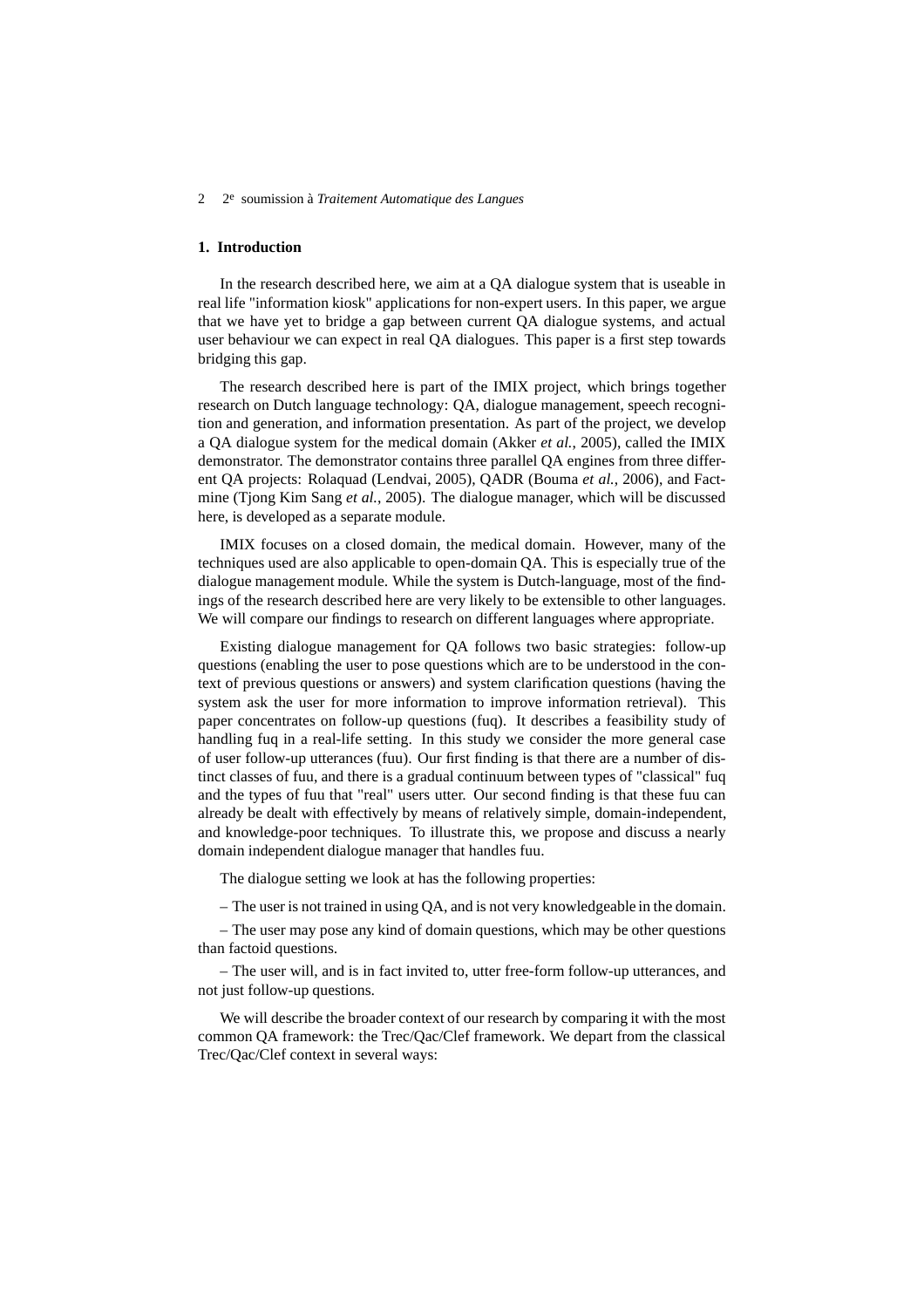– **Encyclopedic questions.** The trade-off between question type coverage and answering performance is an important issue for QA systems. In a perfectly modular approach to dialogue management, we could theoretically abstract away from specific question types, since we can delegate all technical details related to QA to the QA module. To an significant extent, this holds for the dialogue manager that we propose. In the QA contests, the focus on "factoid questions" has been a successful trade-off which enabled QA systems to be unambiguously evaluated and to evolve to a satisfactory level of performance. The QA contests continue to extend their coverage to more difficult types of questions, such as complex temporal (clef), list, and relationship questions. However, the coverage still makes a lot of artificial simplifications, and/or performance of current QA systems on these is still low (Herrera *et al.*, 2005; Nyberg *et al.*, 2005). The IMIX project has made particular choices regarding the nature and difficulty level of questions. We try to provide a coverage that is enough for real users of our target group. We call the types of questions we cover "encyclopedic questions". These are basically questions which can be answered by selecting an appropriate piece of text from a sufficiently large encyclopedia. Our system typically answers with a piece of text about 1-3 sentences long. Our system is not made to support the more difficult question types. Nevertheless, correctness of answers is less well-defined and harder to measure than with factoid questions. The length and detail level of a correct answer depends on the information need of the user. This need can not be precisely known beforehand. Enabling the user to give feedback on his/her information need is one of the purposes of our dialogue system.

– **A follow-up question can be a reaction to an answer.** While Trec and Qac attempted to include dialogue in their repertoire, the dialogue track in Qac and the former dialogue track in Trec are limited, and suffer from some methodological problems, which was the reason why the Trec dialogue track was dropped (Voorhees, 2001). They have a limited view of what a fuq is. All fuqs in the Trec/Qac tracks assume that each question always has exactly one answer, consistent with the "factoid" paradigm. The dialogues then assume that the user never needs to react to these answers, but follows a planned path. In reality, answers may have varying degrees of correctness or completeness, and users will respond to this with a continuum from pre-planned fuq to fuq concerning details of the answer, to utterances that indicate the user is unhappy with the answer.

– **We consider reactions to wrong or unclear answers.** Many answers will be plain wrong, and many will be only partial or unclear answers. Such bad answers should not cause the dialogue to disintegrate. The dialogue manager should at the least know something about users' reactions when they are confronted with wrong or unclear answers.

– **Not all meaningful follow-up utterances are regular follow-up questions.** Most QA research does not account for user reactions other than domain questions that are readily processable. In real-life dialogues, we see other phenomena: utterances that indicate uncertainty about the correctness of the answer, negative feedback, and acknowledgements.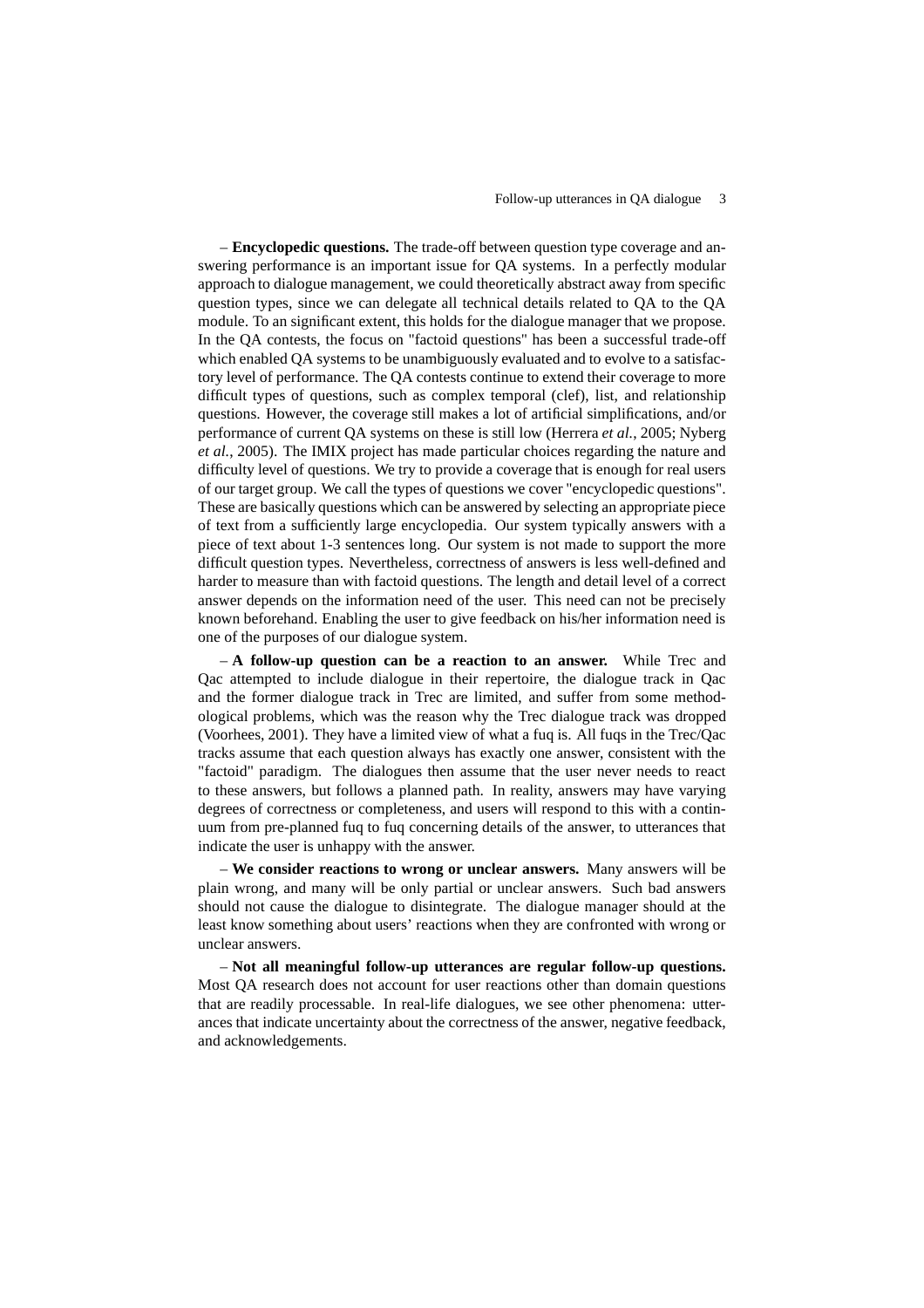We try to design our dialogue manager to be as generic as possible. In particular, we chose the dialogue manager to:

– **be domain knowledge poor.** This means that the dialogue manager does not require any domain knowledge, or only broad-coverage domain knowledge. This would mean it's generally applicable to any domain, and results found are more generalisable to other domains. Introducing either hand-coded or data-driven domain knowledge would introduce various issues related to the specific domain and method used. This does not mean that we will not consider incorporating semantic knowledge where possible and available, just that we prefer the cases where it isn't necessary. We shall give an account of the usage of semantic knowledge where appropriate.

– **depend as little as possible on a specific QA architecture.** Being independent of a QA strategy or architecture has the advantage that the dialogue manager's principles can be extended to both different QA implementations and different types of questions. In IMIX we have a nice starting point: in the demonstrator system, all three QA engines have equal input and output protocols. We have the ability to use all three of them in a dialogue, despite their differences. If we implement dialogue functionality that is compatible with all three engines, we are already a first step forward towards a QA-independent dialogue manager.

# **1.1.** *A generic QA interface*

If we want to establish insights on QA dialogue which are independent of a specific QA architecture, we need to say something about what we view as a "generic" QA system.

Typical QAs have a separate information retrieval (IR) stage, but there are many differences between individual systems. In particular, the internal representation of the IR query varies. Typical QAs translate a question into an IR query by classifying it into a specific question type with appropriate arguments, others build a more complex semantic frame from the question (such as SmartWeb (Reithinger *et al.*, 2005) and Ritel (Galibert *et al.*, 2005)). The IR itself may be done in different ways, such as using semantic document tags resulting from a pre-analysis phase (such as IMIX's Factmine and Rolaquad), or by matching syntactic structures of question and answer (such as IMIX's QADR). Because of all these variations, we shall assume that a dialogue manager will only be able to give relatively simple and general hints to the QA back-end, such as pointers to the questions that should be considered context for the current question. The QA system is then responsible for the details of implementing this dialogue context into its QA query. We shall go into more detail on this issue in section 3.

It would be nice if QAs give a confidence score with each answer that enables a dialogue manager to make proper decisions. While some QAs only return one answer, many QAs give a list of confidence-ranked answers. However, the confidences are typically not comparable between systems, and the values are not always useable as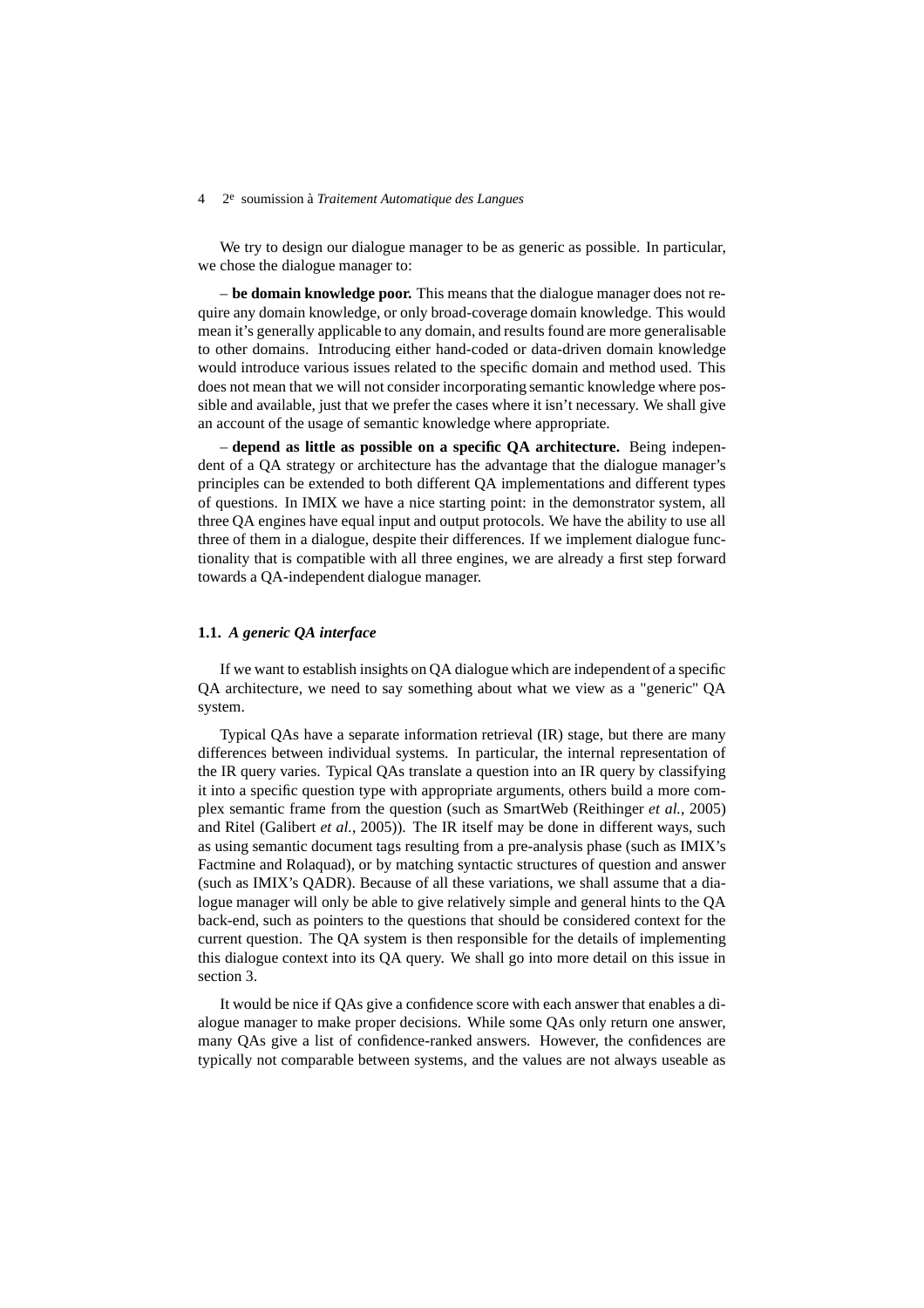absolute measures of confidence. Since implementing universally normalised confidences properly is not trivial, requiring that QAs will return reliable confidence figures will be detrimental for a dialogue manager's universality. We will assume that the top answer returned by the QA is most likely to be the best one, and we will not consider confidence values in this paper.

A common factor that we shall assume is that all answers are (slightly modified) text fragments, taken from a document out of a set of documents. The documents are typically a few paragraphs of text on a specific subject. In fact, the IMIX database documents are mostly sections from medical encyclopedias.

### **1.2.** *Overview of paper*

The paper is subdivided as follows. In section 2, we will propose a fuu classification, based on our "second question" corpus. In section 3, we will propose a further classification of the subclass of fuq found in our corpus. We will then analyse our classification scheme with help of annotator agreement analysis in section 4. In section 5, we describe and evaluate our dialogue engine. We conclude with section 6.

# **2. Classification of follow-up utterances**

We argue that a real-life QA dialogue system should at least be able to distinguish between common types of fuu. To find out what kinds of fuu were common for naive users, we collected a corpus. We used a special method for collecting this corpus, which is low-cost and specifically tailored for fuu in QA systems. Instead of having an actual dialogue with the user (using either a dialogue system or a Wizard of Oz setup), we have the user react to a set of canned question/answer pairs. The first user turn consists not of posing a free-form question, but of selecting a question out of an appropriately large set of interesting questions. The second turn of the user consists of posing a fuu to the answer then presented. The dialogue simply ends when the user posed his/her fuu, and there is no need for the system to reply to the fuu, hence there is no dependency of the corpus on any dialogue strategies used. An obvious weakness of the method is that the dialogues are only two turns long. However, we found that such a "second dialogue turn" corpus can be rapidly collected, and contains many or most of the most important phenomena that a first version of a dialogue system will need to support. Our first conclusion is that this is a very good low-cost corpus collection method for bootstrapping a QA dialogue system.

We first created a collection of 120 hand-picked questions with selected answers. The collection was chosen so as to cover a variety of different question types and answer types, and is also being used to evaluate the IMIX QA engines. Answer size ranges from a single phrase to a paragraph of text. The answers had a proportion of fully or mostly correct answers (93 questions, the answers were retrieved manually), a proportion of wrong answers (20 questions, the answers are real output from the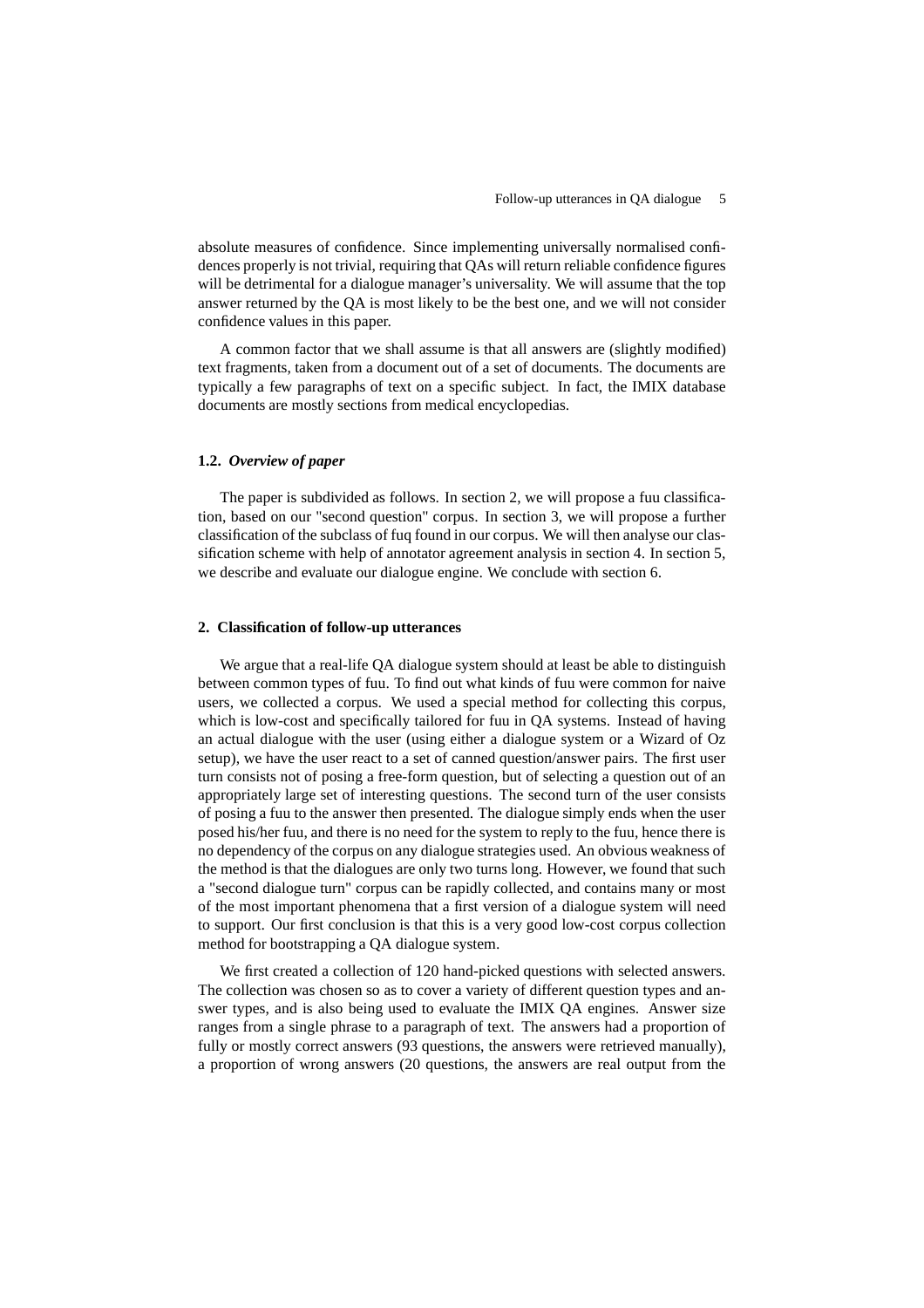QA system), and a proportion of "no answer found" (7 questions). The users participated in the experiment through a Web interface. First, they had to select at least 12 questions which they found particularly interesting. Then the answers were displayed. For each question-answer pair, they had to enter a fuu that they thought would help further serve their information need, imagining they were in a real human-computer dialogue. We asked about 100 users to participate, which were mainly people from the computer science department and people working in a medical environment. We collected 575 fuus from 40 users. The questions chosen by the users were reasonably evenly distributed. Almost all questions were chosen between 1 and 10 times by users; there was no question that was not chosen by any user.

Examining the corpus, we soon found that the fuus could meaningfully be classified into a number of distinct classes. We annotated the corpus with these classes. To evaluate the validity of the classification, we also performed an inter-annotator agreement analysis, which will be described in section 4.

We found three main classes of fuu (See figure 1):

– **follow-up question (56%)**. We consider all domain questions that should be understood in the context of previous utterances, and which can meaningfully be interpreted literally, to be fuq. They illustrate that the user acknowledged the answer at least partially, and indicate a further user information need. Some of the fuq in our corpus contained cue words indicating their "follow-up" nature, but there were none with politeness forms or indirect forms. A significant part of these were effectively self-contained, even though they were clearly on the same topic (25% of all fuq).

– **negative feedback (28%).** This includes negative feedback questions and statements, questions indicating uncertainty about correctness of the answer, and reformulations indicating the user was not happy with the answer. We found several distinct types of these:

1) **negative questions and statements 20%.** There seemed to be two main forms of these: repetition of the original question, with or without negative cue phrases (with no serious attempts at reformulations made); and a negative remark, usually simple but sometimes containing corrective information. In general, it appeared that there was relatively little useful information to be obtained by further analysing the negative feedback utterances. In some cases, a negative question and statement were combined in a single utterance.

| d: | wat zijn hartkloppingen?                | What are heart palpitations?               |
|----|-----------------------------------------|--------------------------------------------|
| a: | De patiënt neemt dit waar als hartklop- | The patient experiences this as heart pal- |
|    | pingen.                                 | pitations                                  |
|    | fuu: Maar wat zijn hartkloppingen dan?  | But what are heart palpitations?           |
|    | Repetition example                      |                                            |

2) **verify questions 3.6%.** Questions that indicate that the user is not sure about the meaningfulness or correctness of the answer.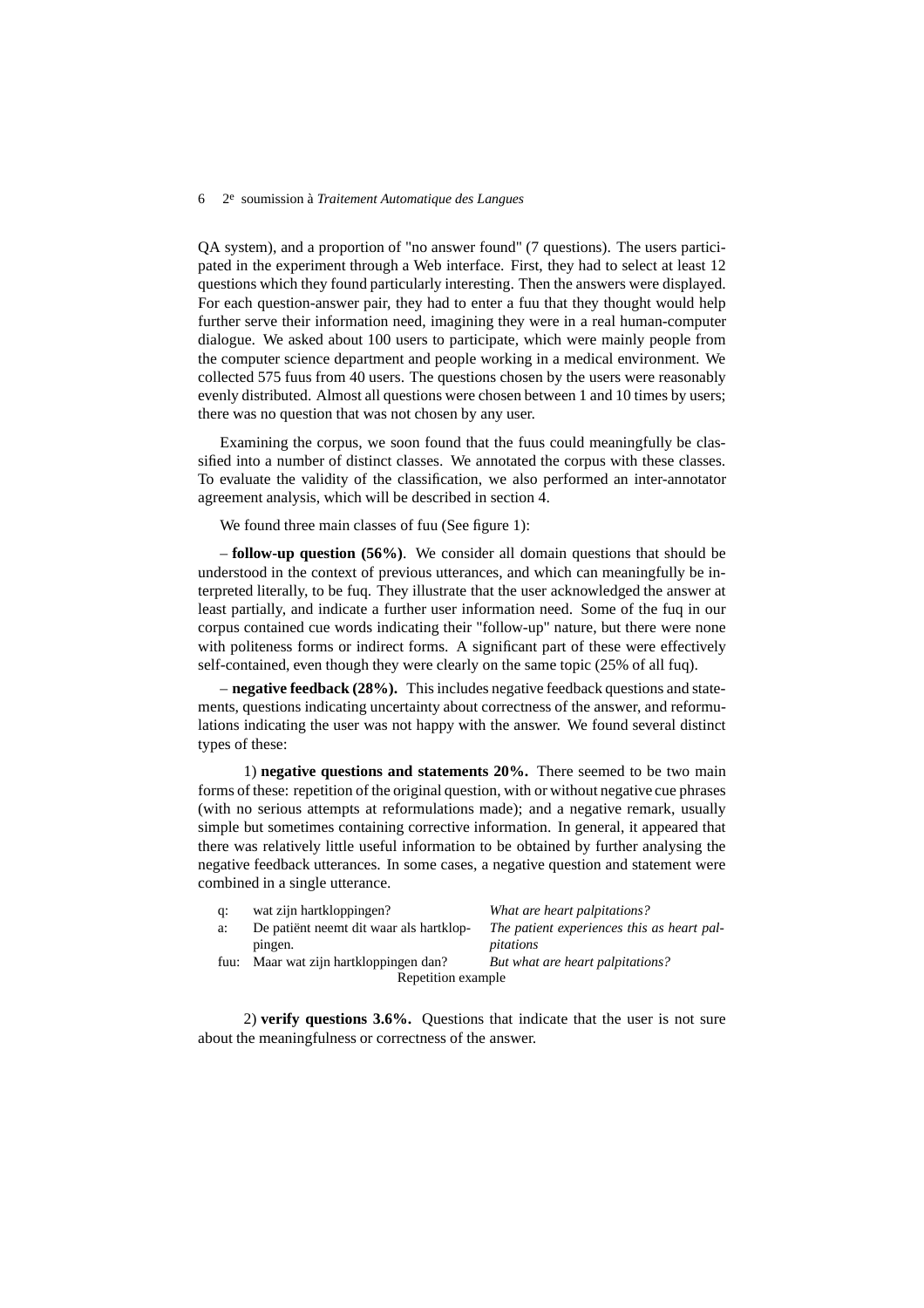q: Hoe merk je dat je hoge bloeddruk hebt? *What do you notice when you have high blood pressure?* a: Hoge bloeddruk (hypertensie) is meestal een aandoening die over het algemeen geen symptomen veroorzaakt. *High blood pressure (hypertension) is usually an affliction that generally does not cause any symptoms* fuu: Dus je merkt niet dat je een hoge bloeddruk hebt?

*So you don't notice anything when you have high blood pressure?* Verify question example

3) **reformulations (4.4%).** These usually occurred when the system gave a "no answer" response. They are generally self-contained questions without any special linguistic cues.

- q: Komt RSI in Nederland vaker voor dan in de rest van Europa?
- *Does RSI occur more often in the Netherland than in the rest of Europe?*
- a: RSI komt niet alleen bij beeldschermwerkers voor maar ook in de industrie en bouwsector.

*RSI does not only occur among screen workers but also in industry and construction.* fuu: hoe vaak komt RSI voor in nederland vergeleken met de rest van europa

*how often does RSI occur in the nederlands as compared to the rest of europe?* Reformulation example

# – **acknowledgements (13%).**

Almost all acknowledgements consisted of a one- or two-word acknowledge phrase, such as "ok" or "thanks".

For the rest of the article, we name the above classes resp. **fuq**, **negative**, **verifyquestion**, **reformulation**, and **acknowledge**. Everything else was labeled as **other**; this covered only 2.8% of the utterances. About half of these could be classified as "meta" requests, such as asking for a literature source, or requests concerning search strategy or answer form.

So, we found that 44% of the utterances are not fuq. Recognising and dealing with these classes of fuu will already improve the system significantly. Even just reacting with appropriate prompts will help. In some cases, showing (more of) the document where the answer came from is a meaningful reaction. More sophisticated techniques can be imagined, involving system clarification questions for example.

Now, let's look at the distributions for the different types of answer correct/incorrect/no-answer (see figure 1). As we might expect, correct answers are replied mostly by fuqs, and incorrect answers by negative feedback and verifyquestions, although a significant minority were fuqs. Almost half of the no-answers were spontaneously reacted to by reformulations, though the users were not prompted to do so. A quarter were acknowledgements, indicating the users accepted the absence of an answer. The "other" category was significant here. In fact, we found that almost all "other" utterances amounted to explicit requests to search again. A dialogue system could easily react to this by an appropriate reformulation prompt.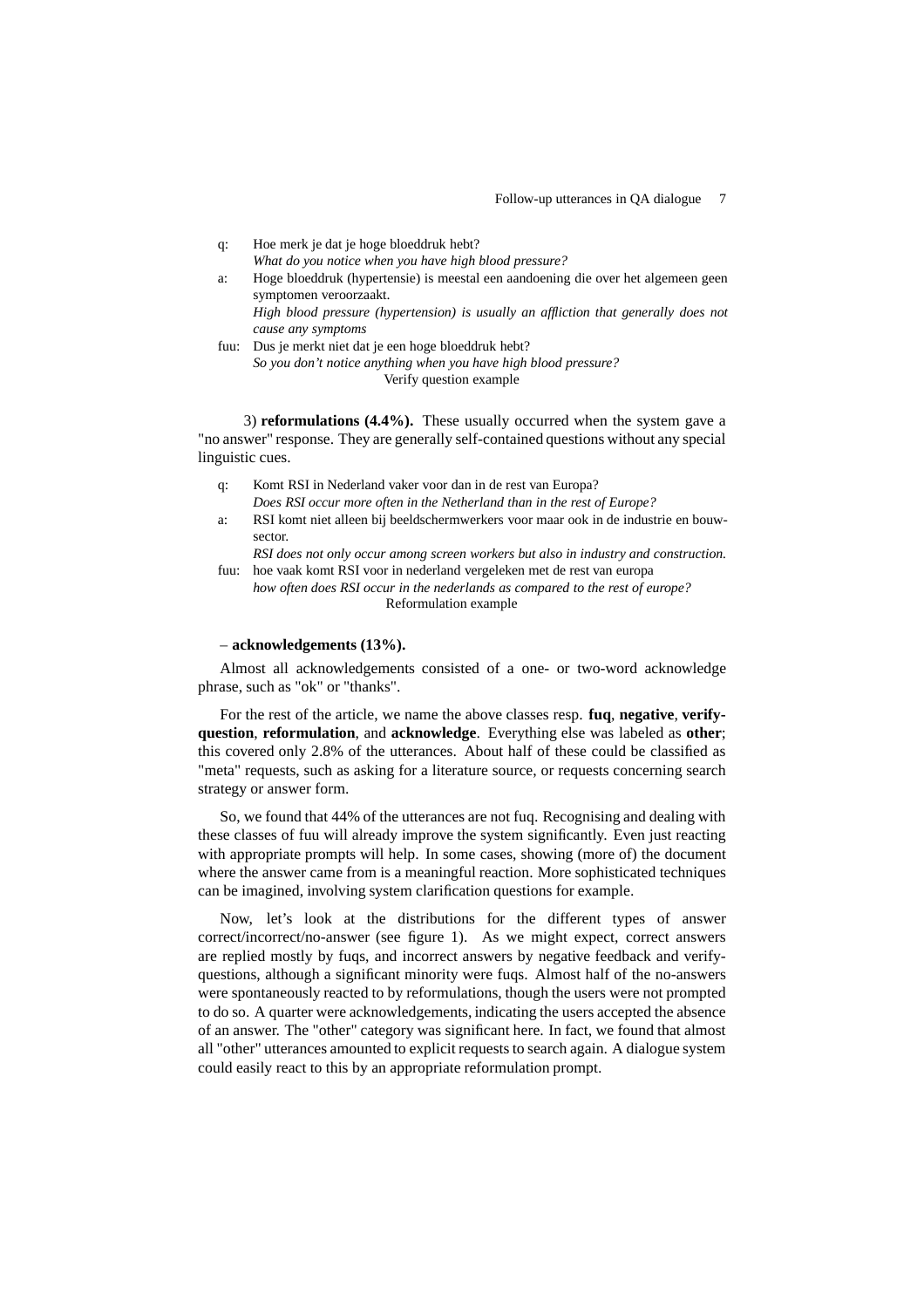

**Figure 1.** *Types of fuu in corpus. fuq = followup question. self-contained = followup question that can be understood without context. negative = negative feedback.*

The fuu class seems to be an indication of whether an answer is satisfactory and/or correct. It is interesting to find out to what extent we can discover the quality of the answer by just looking at the fuu class. Significant is that no strong conclusions can be drawn when the user poses a fuq. But if we look at the other fuu classes' potential of classifying between correct and incorrect answers, we can identify the following patterns:

- acknowledge almost always means correct.
- verify-question almost always means incorrect.
- reformulation almost always means incorrect.

– negative usually means incorrect. There is a small but significant percentage of negative feedback to answers labeled as correct. A look at these answers indicated that the quality of these was less than that of most answers labeled as correct. This appears to be in part due to the fact that the answers were limited to selected text fragments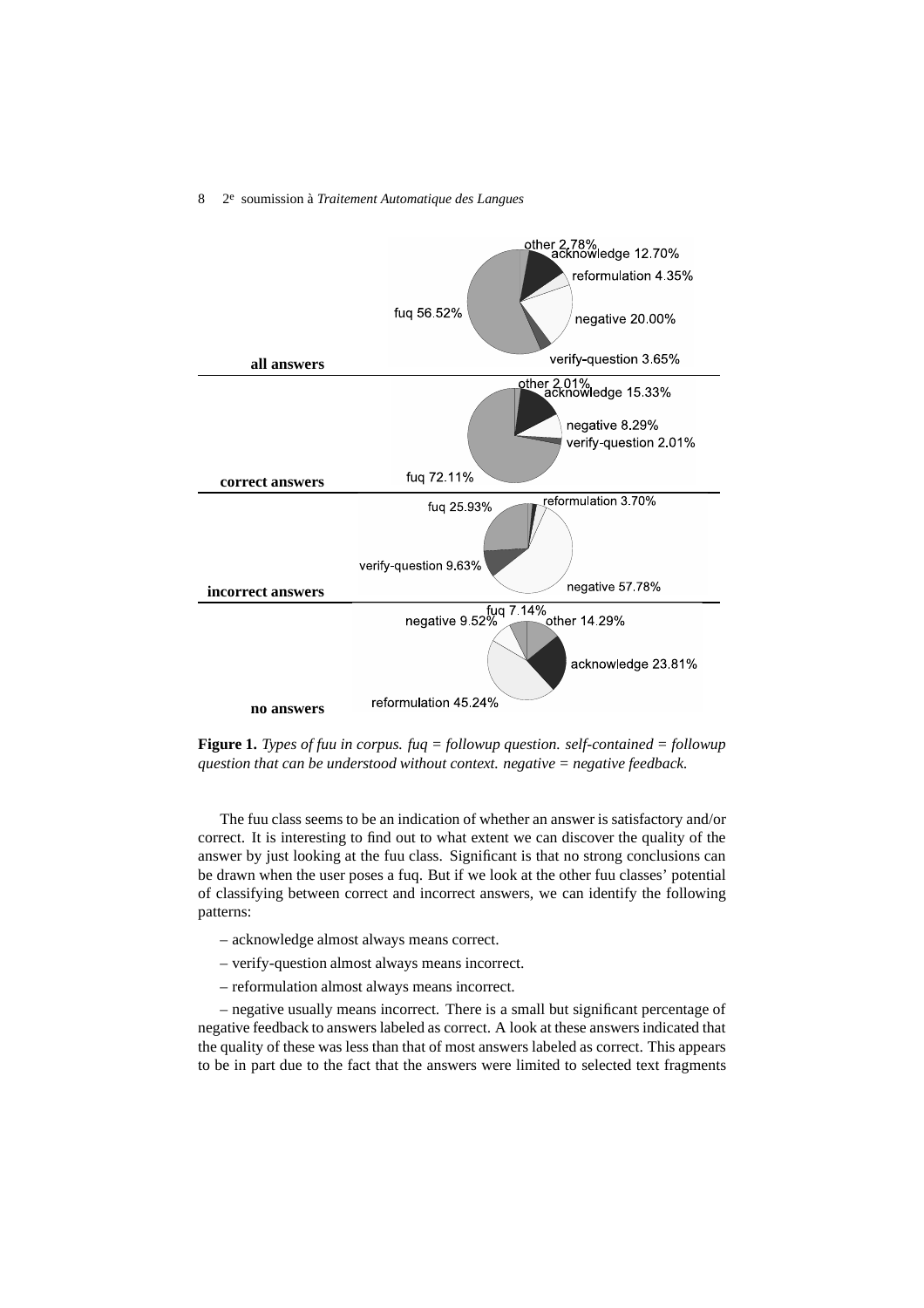from the corpus only. In these cases, a negative reaction is understandable. In fact, the user reactions we found can be used to reconsider the correctness of these answers in some cases.

These simple rules would allow us to determine answer correctness to some degree. In particular, we can predict a large part of the incorrect answers:

| $actual$ predicted -> correct incorrect unknown |       |       |       |
|-------------------------------------------------|-------|-------|-------|
| correct                                         | 15.3% | 10.3% | 74.4% |
| incorrect                                       | 1.2%  | 71.8% | 27.0% |

## **3. Handling follow-up questions**

In this section, we will take a closer look at the subclass of fuq. As we shall see, different kinds of fuq can be distinguished that require different kinds of handling by a QA dialogue system. If we look at current QA dialogue research, we can distinguish two basic approaches to handling fuqs:

1) **rewriting a follow-up question to a self-contained question.** The greatest advantage of rewriting is its modularity: the QA can in principle remain a black box, even though determining the effectiveness of your sentence rewriting may require knowing something about the workings of the QA engine you are using. A second advantage is that a successfully rewritten question ensures that our interpretation of the fuq is correct and complete. Moreover, this correctness and completeness can be readily evaluated by a human annotator by simply judging whether the question is self-contained and answerable.

In general, sentence rewriting is tricky business. It turns out to be hard to get correct results. It is also hard to verify how good the results really are. A sentence can be rewritten in different ways, and we have to decide somehow which is the "best" one. For QA, one of the issues with rewriting is ensuring that the question remains comprehensible to the QA. A rewritten question will easily become complex, and the performance impact on the QA will be unclear. We can write down several competing criteria for the suitability of a rewritten question:

- a) all appropriate search terms occur in the rewritten sentence
- b) sentence is syntactically and semantically correct
- c) sentence is as simple as possible
- d) sentence is answerable by a human "QA"
- e) the QA gives the correct answer

The criteria that we emphasise here are (b), (c), and (d). We believe (a) is insufficient given the number of non-search-term approaches, and is contained in (d). While empirical purists may consider (e) to be the "ultimate proof" of suitability, in reality it is not without problems, as it contains noise due to introduction of additional variables. In particular, the result depends on both the quality of the particular QA and the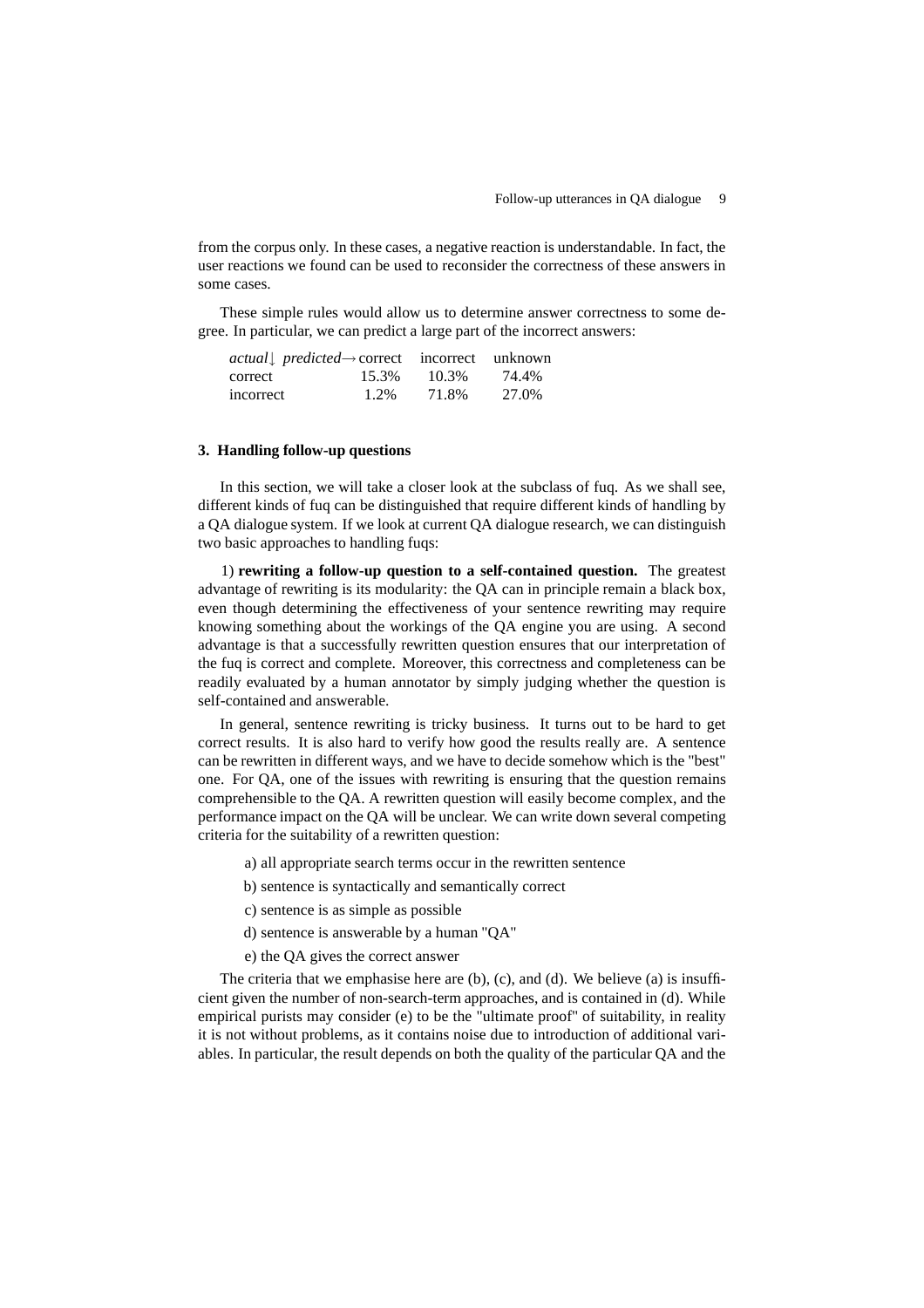document database used. The criteria (b)-(d) have the additional advantage that they can be evaluated readily by a human annotator.

Basic forms of rewriting include replacing an anaphor with a description of its referent, and adding missing phrases to elliptical or otherwise incomplete sentences. Such rewriting satisfies criteria (a)-(d). For example, the (Japanese) Rits-QA system (Fukumoto *et al.*, 2004; Fukumoto, 2006) uses two kinds of ellipsis expansion, and anaphor resolution. Their scheme managed to rewrite 37% of the fuqs in their corpus correctly.

2) **combining the fuq's IR query with that of previous utterances.** We will call this the *IR context* approach. This approach requires us to "break open" the QA system. The advantage is that we can take shortcuts, which may enable us to avoid having to fully interpret a fuq when not strictly necessary. In some cases however, rewriting and IR context amount to much the same thing, and require much the same techniques.

As an example of this approach, consider the (Japanese) Nara Institute system (Inui *et al.*, 2003). It handles fuq using IR context, based on its "question type/keyword" based IR:

a) Analyse the question, obtaining keywords, question type, and answer class. Obtain question type and answer class from dialogue history if missing.

b) Add keywords from dialogue history (from both system and user utterances).

c) Remove keywords with low weights, or with the same semantic class as answer class. For each semantic class, keep only the keyword with the highest weight.

d) If no answer is found, relax the current request until an answer is found.

Note that step (b)-(c) are similar to a regular salience-based linguistic reference resolution scheme, although they avoid having to resolve specific referents. The (English) KAIST system (Oh *et al.*, 2001) uses an approach similar to step (b)-(c), except that their reference resolution does resolve to a specific referent. Similar schemes are found in the (French) Ritel (Galibert *et al.*, 2005) and (German) SmartWeb (Reithinger *et al.*, 2005) system, both of which use merging of semantic frame representations. Ritel also uses request relaxation.

Simpler variants of the approach also proved quite fruitful. In particular, just searching within the top n documents retrieved by a previous question seems to be a successful strategy, as pointed out by De Boni (De Boni *et al.*, 2004). De Boni found that about 50% of fuq could be answered using this strategy (given a perfect enough QA). Such a facility would even enable users to use a strategy of incremental refinement, that is, using multiple simple questions to assemble a query throughout multiple utterances. Implementation-wise, this is similar to adding the search terms from the previous question to the IR query. So, this method will be easy to implement for any keyword-based IR, or any IR which returns multiple documents.

An even simpler method can be imagined, namely, searching only the document where the previous answer came from. This has some significant advantages in terms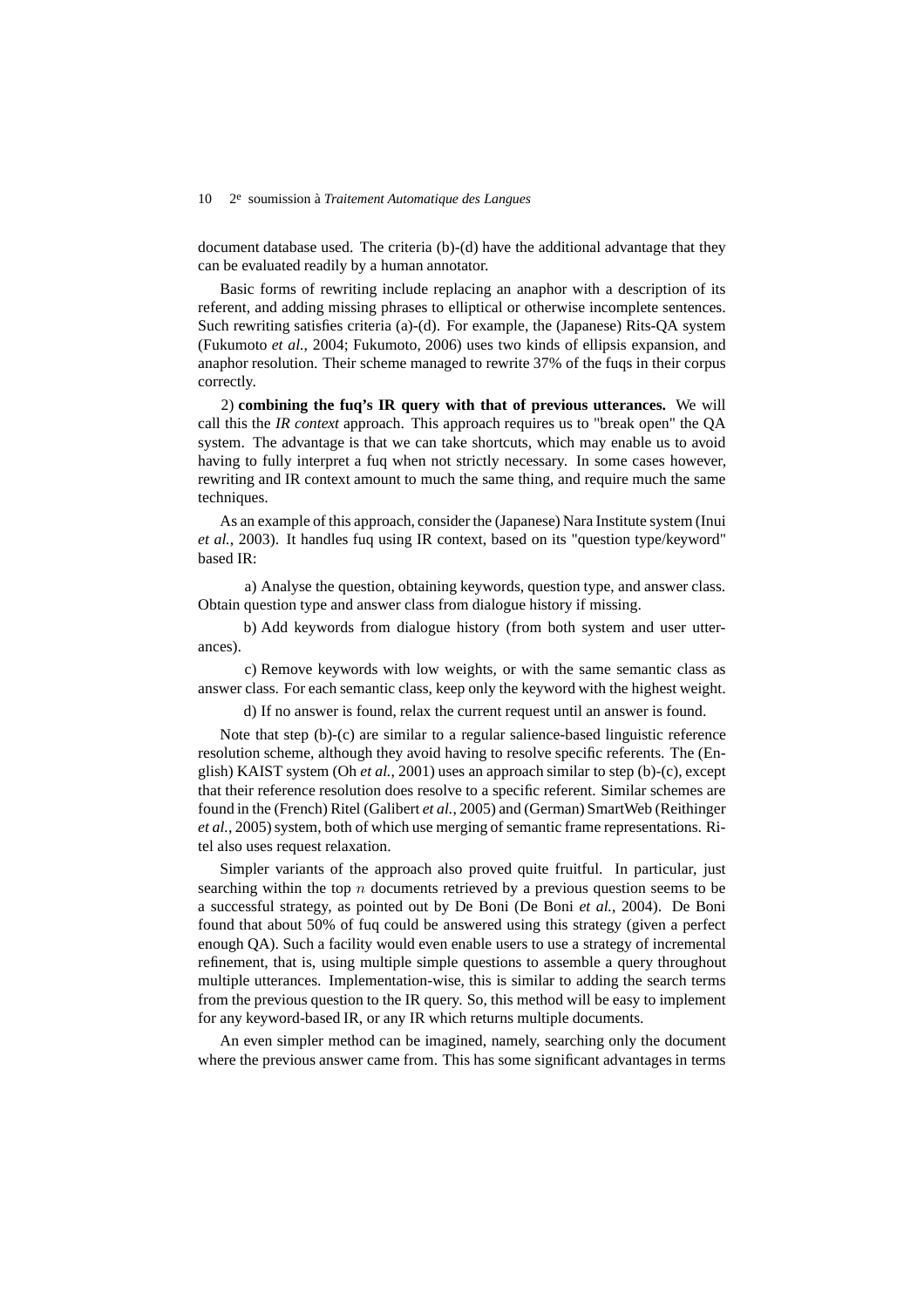of simplicity. In particular it's a method that will work for *any* QA engine that works by selecting text fragments from documents.

IR context methods may be trigged by a dialogue manager by simply indicating whether context from specific previous utterances needs to be used or not. De Boni used an even simpler trigger, namely a single flag indicating whether contextshould be used or not (indicating whether the current question is resp. a fuq or a new question).

# **3.1.** *Our approach*

We will consider a multi-strategy approach, in which the dialogue manager gives simple hints to the underlying QA system, and the QA system uses the hints as appropriate. In particular:

1) a flag indicating whether this question requires context or not (this is the method used by De Boni)

2) the rewritten question, if it could be rewritten

3) a reference to the previous questions or answers that this question appears to refer to, if these could be determined

In order to get an idea how successful such a strategy would be, we looked at our corpus again. We split the fuq portion (56%) into classes, based on how they refer to the dialogue context. In particular, to find out if fuqs could be rewritten, we attempted to rewrite each fuq manually into a self-contained question satisfying rewriting criteria (b)-(d). We also identified several special subclasses of rewritable fuqs, based on the existence of machine-ready transformations that can be used to rewrite them. The transformations we identify are the following:

– **anaphor**: fuqs with anaphors which refer to NP antecedents,

– **elliptic**: elliptic fuqs (fuqs without verb) which could be expanded by including constituents from a previous sentence,

– **other-pp**: fuqs which could be expanded by attaching a PP at the end, consisting of a prep and an NP from a previous utterance, or which is a PP from a previous utterance.

The rewritable questions that did not fall into these categories we labeled as **referencing-other**. Our estimation is that most of these will be difficult to rewrite without rich knowledge. Some fuqs did not require rewriting, even though almost all of them are clearly within the context of the previous question or answer in terms of information need. We labeled these as **self-contained**.

One more surprising class emerged: namely, a significant number of fuq turned out to be really demands of the user to show a missing part of the text that the text fragment (implicitly or explicitly) referred to. These could not be rewritten except by actually quoting (parts of) the answer literally. We label these as **missing-referent**. An example: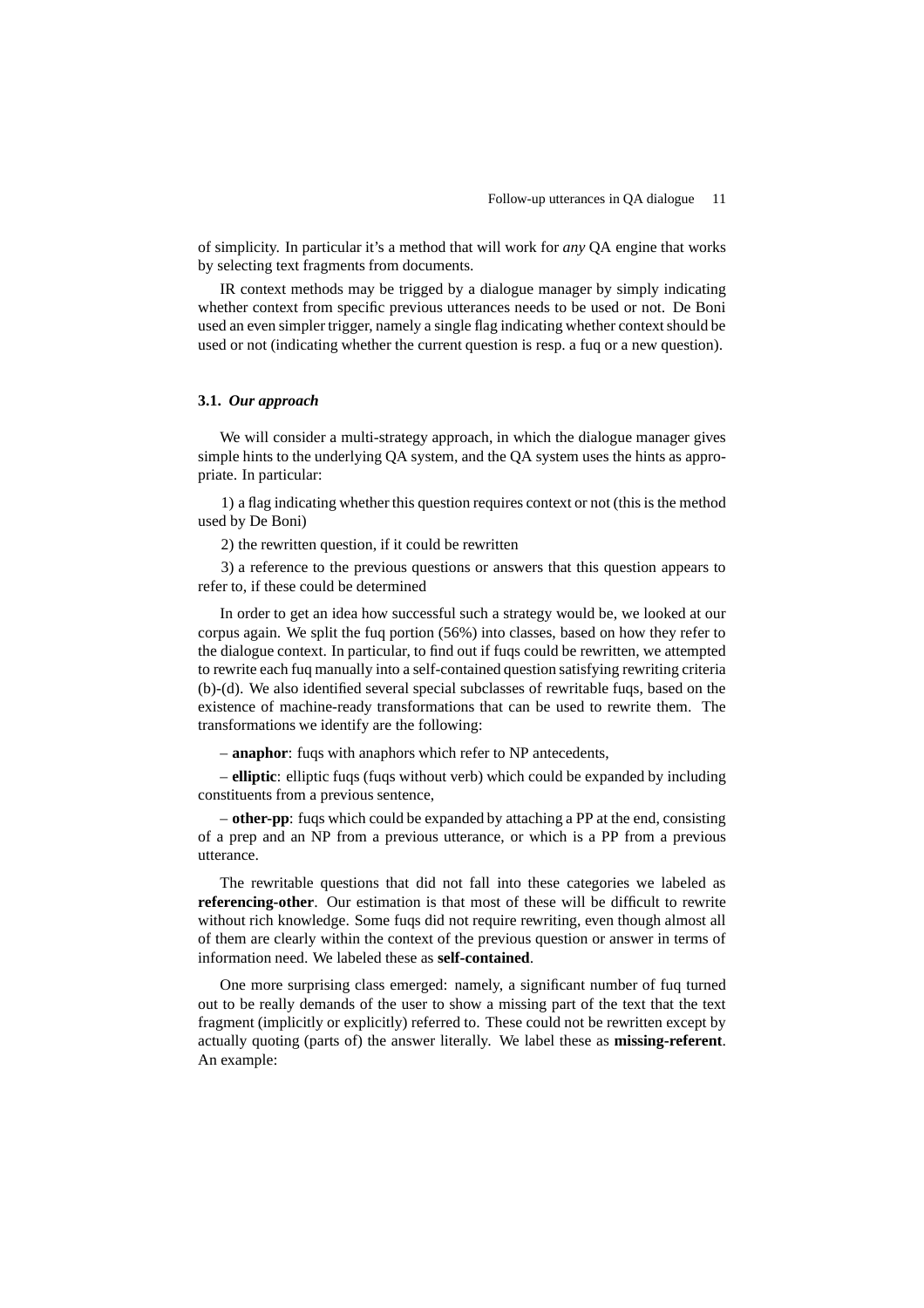| q:                        | Waar duiden koude voeten op?                                              | What do cold feet indicate?                                                                    |
|---------------------------|---------------------------------------------------------------------------|------------------------------------------------------------------------------------------------|
| a:                        | Hierdoor kan een verhoogde bloeddruk<br>ontstaan of een vernauwing van de | This can cause heightened blood pressure or<br>a constriction of the blood vessels in the leg. |
|                           | bloedvaten in het been.                                                   |                                                                                                |
| fuu:                      | waardoor?                                                                 | What can?                                                                                      |
| Missing referent example. |                                                                           |                                                                                                |

Figure 2 shows the breakup of fuq into the different classes.

12 2e soumission à *Traitement Automatique des Langues*



**Figure 2.** *Types of fuq in corpus. anaphor = question contains anaphor referring to NP, elliptic = question is elliptic (no verb) and can be expanded by adding constituents from a previous sentence, other-pp = can be rewritten by adding PP with NP from previous sentence, missing-referent = fuqs that requested for something missing in the text fragment, referencing-other = all fuq that could be rewritten, but not with any machine-ready technique, self-contained = fuq which can be understood without context*

What does this mean for our approach? Let's assume that the 13.2% of "missing referent" questions may be answered by just displaying more of the document the answer came from. We can say that, of the 61.9% of fuq that are not already selfcontained nor of type missing-referent, some 62.7% are potentially rewritable using relatively basic techniques (that is, they belong to the classes anaphor, elliptic, and other-pp). This is an *upper bound* for the rewriting approach, assuming that we can correctly classify and rewrite the user utterances.

The remaining ones may alternatively be resolved using the IR context approach. How many of these will be resolvable in this way cannot easily be determined, and depends on the inner workings of the IR engine and database. In contrast to the rewriting approach, we cannot say with certainty if a certain IR context operation is "correct" and effective, given a specific QA engine.

We will look closer at "missing referent" questions and the IR context approach in section 5.

# **4. Annotator agreement analysis**

Combining all the fuu and fuq classes, we arrive at a total of 11 classes. We have 5 non-fuq classes, **negative**, **verify-question**, **reformulation**, **acknowledge**, and **other**,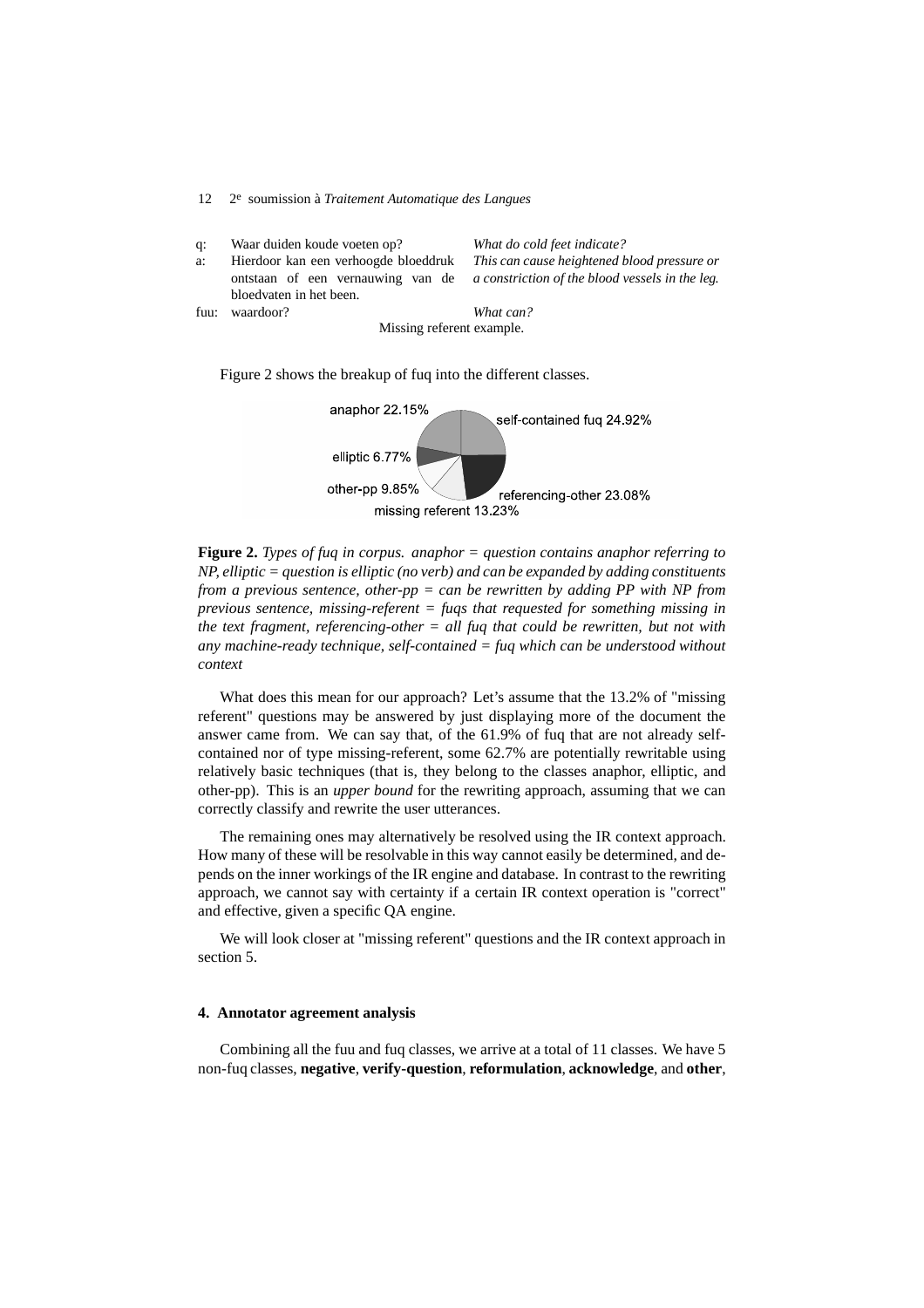and 6 fuq classes, **anaphor**, **elliptic**, **other-pp**, **referencing-other**, **self-contained**, and **missing-referent**. To see if these classes are meaningfully distinguishable, we conducted an inter-annotator agreement analysis. This amounts to having multiple annotators annotate the same corpus using the same annotation manual, and seeing if they agree on the annotations chosen. This is arguably a required procedure for validating any classification scheme that is dependent on human annotation, and we can't help but notice that many such classification schemes fail to produce inter-annotator agreement results.

With respect to inter-annotator agreement, this classification has some nonstandard properties. In particular, in some cases multiple interpretations are possible which are equally valid. For example, questions may be rewritten in different ways which are equally satisfactory. Also, disagreement about some pairs of classes may just be an indication that similar disagreements are to be expected in human-human dialogue (in particular, literal interpretation versus reacting to indirect intent).

We could solve such potential problems by preventively increasing the specification of the annotation scheme (and also its artificiality and difficulty level). We chose not to do so however, and instead decided to look at what patterns would emerge without such an overspecification, when the corpus is annotated by multiple annotators.

We instructed a number of annotators with a 1.5-hour interactive lecture and a 6 page annotation manual. Next to definitions of the classes with examples, the manual contained a decision tree (depicted in figure 3). The prescribed strategy was to first determine if the utterance was a fuq or one of the other classes, and, in case it is a fuq, to try to rewrite the question first, before deciding on the fuq subclass. The corpus was split into three portions of about 192 questions each, and each portion was annotated by a different annotator. We found the annotation takes an average of about 1 minute per fuu. So, it's a relatively slow annotation task, mainly due to the rewriting task. With 23 annotators in total, we obtained 7-8 annotations for each fuu.

Inter-annotator agreement is usually measured using a Kappa formula, which determines how the agreement relates to agreement by chance. A value of 0 means that the agreement is no better than agreement by chance, while 1 means perfect agreement. We compared the three most common Kappa formulas, Cohen's Kappa (averaging the Kappas over all pairs of annotators) (Cohen, 1960), Krippendorff's Alpha (Krippendorff, 1980) based on the coincidence matrices of pairs of annotators (again averaging over all pairs of annotators), and Alpha based on a single coincidence matrix of all annotators. They gave near identical results, with figures of about 0.62. A kappa of 0.7-0.8 is usually recommended for adequate reproducibility, which means we scored below the mark, although not prohibitively so. A global look at the annotations showed that there was significant noise present (in the sense that many annotations clearly violated the annotation rules), but that noise did not seem to be the main reason for the low Kappa score. Also, some interesting alternative rewritings were found by the annotators. In most cases though, annotators agreed on the rewritten sentence, except for the free-form "referencing-other" class. In some cases, annotators forgot to include all context in the rewritten question.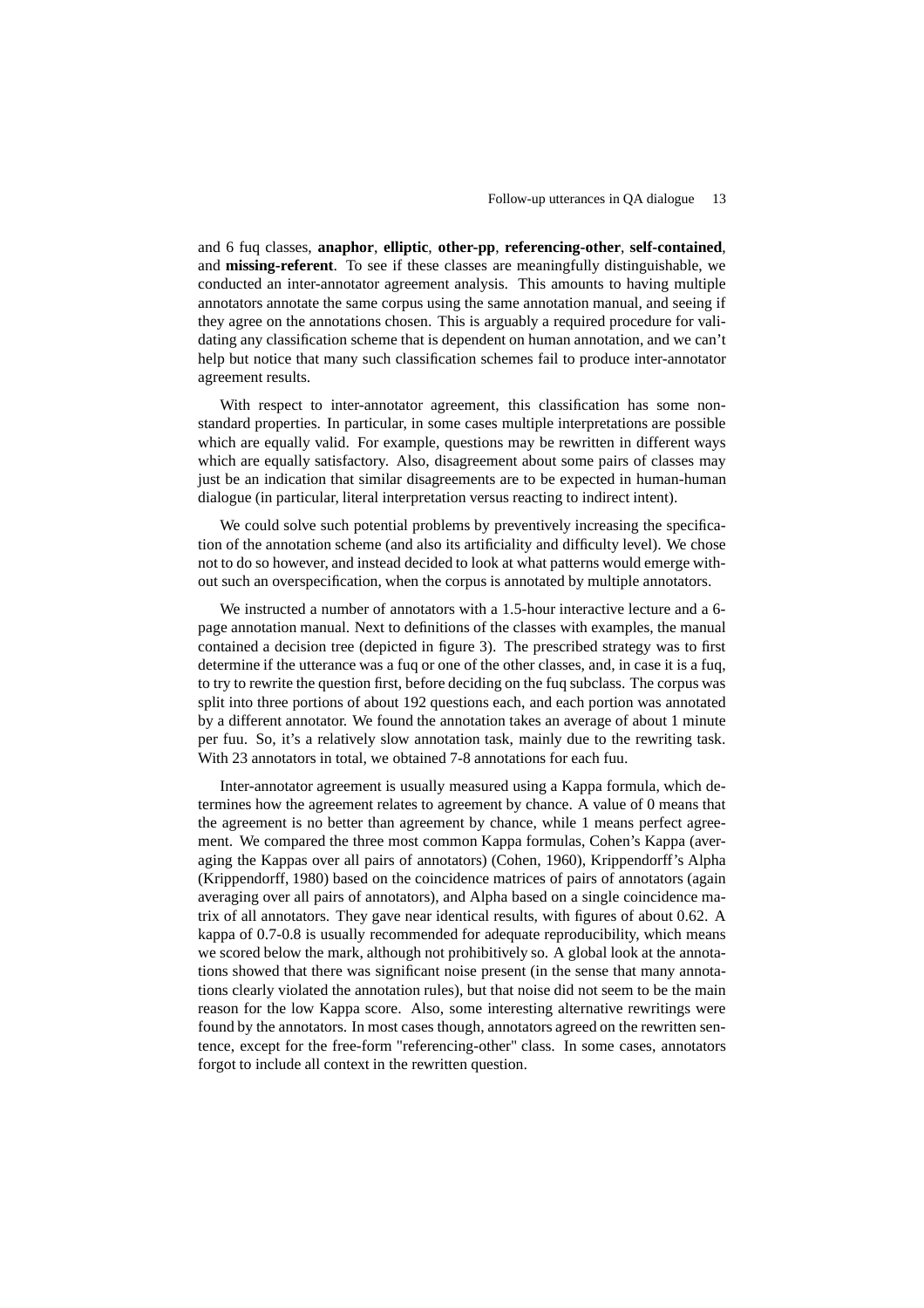

**Figure 3.** *Decision tree used in the annotation manual. Note that there are a couple of small differences with the classes described here. For the sake of simplicity we lumped together the classes negative-question and negative-statement into "negative". Also lumped together are the two classes anaphor and anaphor-pp (which distinguish two kinds of anaphor specific to the Dutch language).*

We found that, for about 80% of the fuu, an absolute majority of annotators agreed on the fuu's class. For our feasibility study, which requires classification accuracies of only about 50-80%, the noise implied in this result is not likely to be prohibitive. But, the less than perfect results do warrant an investigation into the validity of the classification. We determined the most frequent disagreements, and tried to analyse whether these were a result of inadequacies of the annotation procedure, or problems inherent to the classification itself. The coincidence matrices showed two kinds of problems: classes which were confused with multiple other classes, and disagreements between specific pairs of classes.

The most problematic classes were, not so surprisingly, missing-referent, and, more surprisingly, other-pp. We expected that a well-defined class like otherpp would not cause so many problems. Runners-up were (unsurprisingly) other and (surprisingly-again) anaphor. Particularly well-classified were negative and acknowledge. The most common inter-class confusions were anaphor/other-pp, anaphor/referencing-other, anaphor/missing-referent, reformulation/self-contained, and reformulation/negative.

We took a closer look at these particular classes and disagreements. Some clear conclusions could be drawn. We will look at the most important disagreements here.

– **missing-referent vs others.** Missing-referent was most frequently interchanged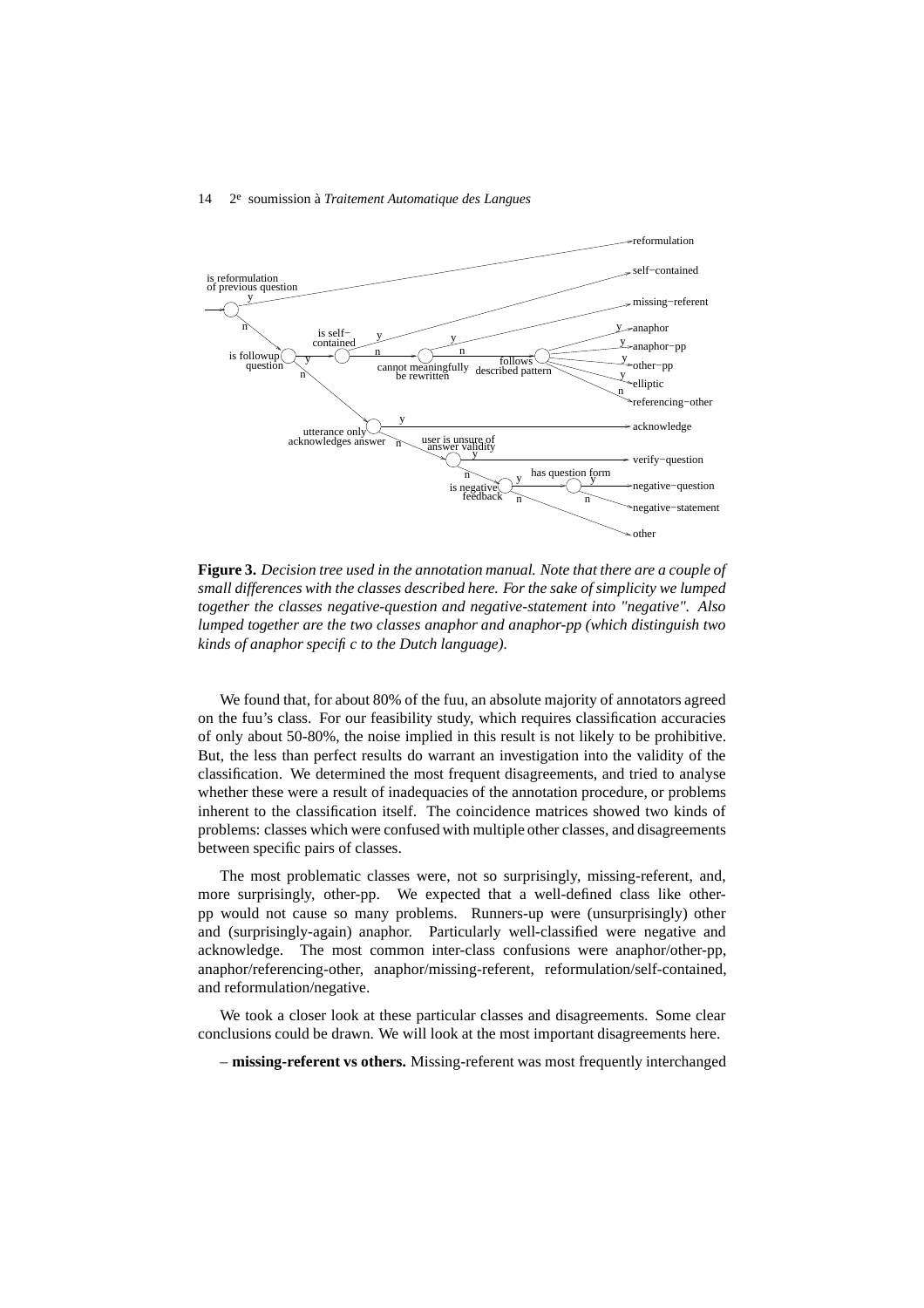with the anaphor, other-pp, and referencing-other classes. Disagreements between missing-referent and these others seemed to be based on two things: differences in the threshold at which annotators decided that the question was not practically rewritable, and differences in whether either the rewritability or the intent of the question was more important. There is some inherent vagueness inherent in these disagreements, as it does not seem clear how to draw the lines here.

– **anaphor vs other-pp**. This usually happened when the anaphor referred to a complex NP with a PP in it, implying that both methods could be applied with the same result. This problem may be easily solved by giving either priority over the other in the annotation scheme.

– **anaphor vs referencing-other.** These were typically about what method was found to rewrite the question. Some annotators did not find the anaphor pattern while it was actually applicable, others seemed to have disagreements about what exactly is a well-formulated self-contained question. Disagreements may be reduced by further specification and giving more examples, though some vagueness is inherent in the question of what forms a well-formulated fuq.

– **reformulation vs self-contained.** these seemed to be caused by disagreements of whether a question had the same content as the original question. This may be an inherent vagueness, and may even warrant deleting the reformulation class altogether (that is, merging reformulation and self-contained into one class).

– **reformulation vs negative (mostly negative questions).** Most disagreements found were actually about negative questions which were literal repetitions of the original question, but with a few stop words added. In fact, reformulation was obviously chosen more often than was meant. It should be easy to draw a clearer line between the two classes by more detailed specification and more examples.

We conclude that we can make some minor improvements in the annotation scheme that are likely to improve Kappa, and that some inherent vagueness remains, in particular the distinction between missing-referent and a "regular" fuq. Still, we consider our current classification satisfactory for our feasibility study. One thing that we decided after this analysis is to lump together the reformulation and self-contained classes.

#### **5. Evaluation of dialogue engine**

To investigate the possibility of classifying and handling our identified types of fuu by a dialogue system, we extended the QA dialogue engine currently in the IMIX demonstrator to include our fuu classification. This dialogue engine is being developed as part of the IMIX demonstrator, and also contains functionality outside of the scope of this paper. While it is still limited in certain aspects, the demonstrator is a fully-functional dialogue system that can be run stand-alone on a laptop or in a clientserver configuration over the internet. The purpose of our implementation here is not to introduce new, state of the art, language technology, but to see if application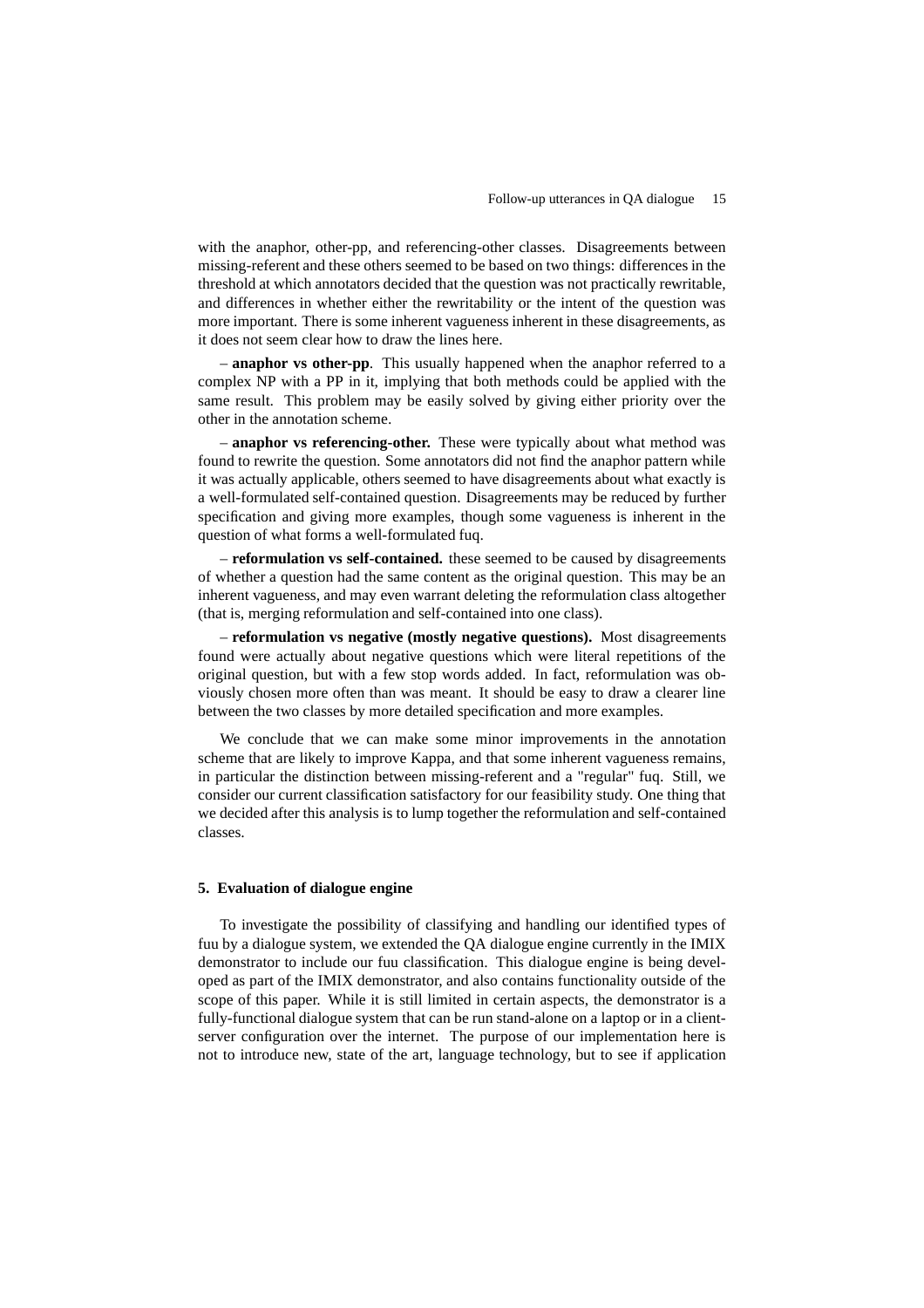of proven and preferably broad-domain techniques are enough to get a serviceable dialogue manager.

The dialogue engine contains a fuu classifier, a reference resolver, and a query generator which handles the question rewriting. An incoming utterance is first classified, syntactically tagged, and its possible anaphoric referencesidentified. The dialogue engine then decides whether the question is passed to the QA, or whether another action needs to be taken. Once passed to the QA, the question rewriting module generates the rewritten question and passes all dialogue hints to the QA. The three QA engines work in parallel, and produce zero or more answers. The dialogue engine then chooses which answer to display, or possibly, whether a different dialogue act is appropriate. We chose not to invoke the QA multiple times in a single turn, because of performance issues: QAs are typically slow; ours take between 2 and 30 seconds to answer. Instead, we decided that it is the QA's responsibility to provide an appropriate answer the first time round, and to implement any required iterations, such as request relaxation, by itself, and report relevant issues back to the dialogue manager. Some NLP tools readily available to us in the system were a POS tagger and domain-specific semantic tagger from the Rolaquad QA project (Lendvai, 2005), and the broad-coverage Alpino dependency tree parser (Bouma *et al.*, 2006).

Evaluating the impact of dialogue managent on QA performance is not easy. Different QAs with different document bases will have different performance. The three QAs that we have at our disposal still have a rather low practical performance, which will make their answers unusable for evaluation. Therefore we will not look at actual QA results here. Instead we will consider several separate things that can be evaluated without actually invoking a QA: correctness of classification, correctness of rewriting, and probability that a fuq can be found in the document that the previous answer came from. These results were obtained by having the dialogue manager run in "offline" mode, where utterances from a corpus can be run through the system as if they were real user input. This information will be combined to provide an estimate of the effectiveness of our dialogue manager.

## **5.1.** *Classification performance*

We first implemented the classifier by manually selecting words, phrases, and POS tags, that would be cues for specific classes according to intuitive language theory, and which would give the best performance when tested on our corpus. We then compared this with machine learning classifiers, using all unigrams, bigrams, and trigrams of words and POS tags in the sentence as input features.

The manual approach has two advantages over machine learning: prevention of non-generalisable results or "overfitting" (since the corpus is really a bit small for machine learning), and obtaining insight into the language phenomena involved. If the manual classifier has a performance similar to an optimal machine learning algo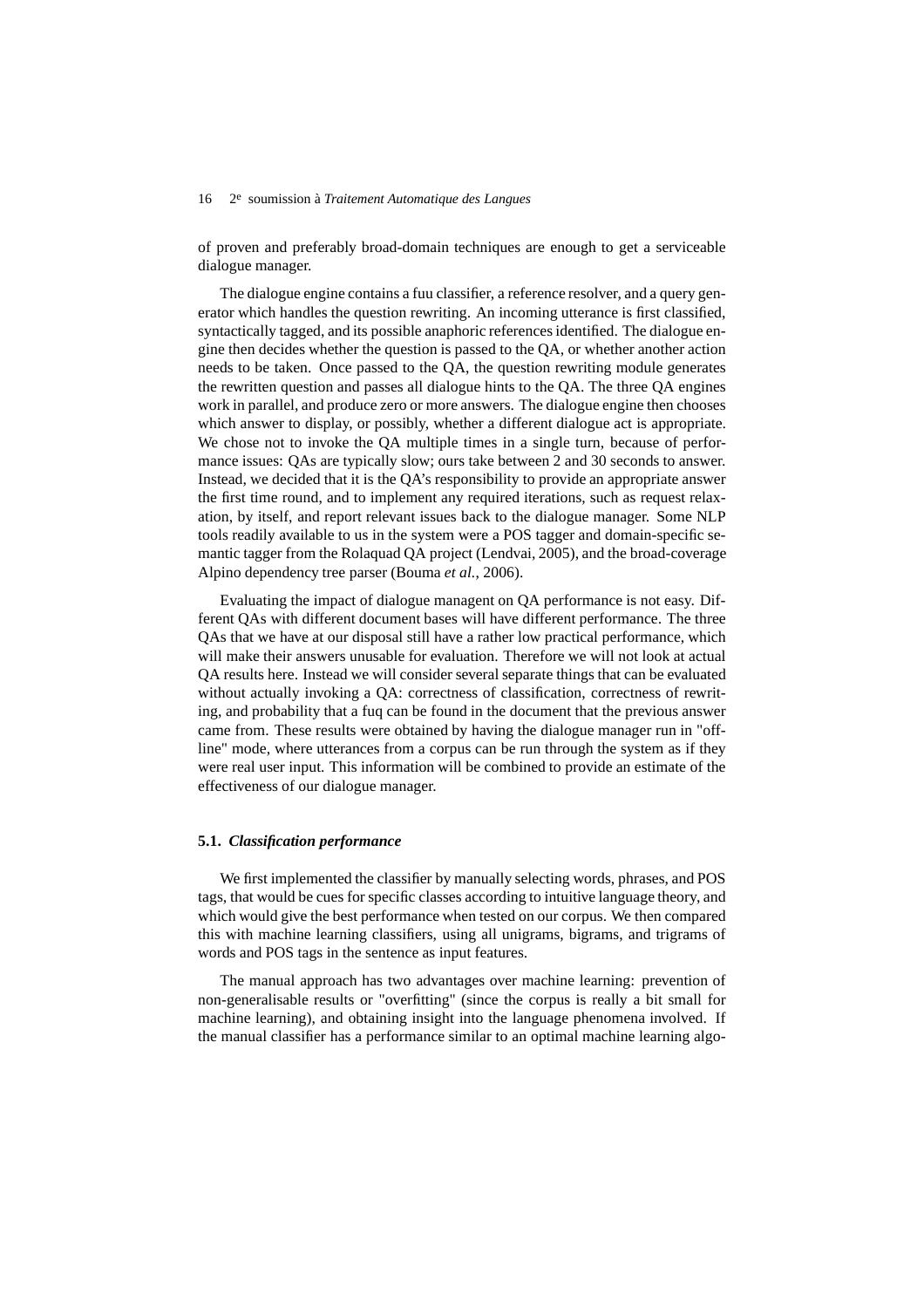rithm that uses a wide choice of features, this gives us an indication that our intuitive algorithm didn't miss something important.

With our manual algorithm, we obtained a performance of 55% over all utterances in the corpus. We used the Weka toolkit (Witten *et al.*, 2005) to try different machine learning algorithms. The best performance we found was in the 55%-60% range, very close to our manual algorithm. The different algorithms and feature selection filters also tended to select mostly the same features as our manually chosen ones. The binary tree classifier even came up with binary decision trees similar to our own. We managed to get a performance of  $62\% -63\%$  by using support vector machines, and adding an extra feature which denoted whether the semantic classifier found a sufficiently specific medical domain term in the sentence.

This is a reasonable result for such a knowledge-poor approach. It is enough to start with, especially since the manual algorithm concentrates on avoiding false positives with respect to non-default behaviour, rather than optimising overall classification performance per se. For example, misclassifying an "anaphor" fuu as "negative" would be a disaster, while misclassifying "anaphor" as "referencing-other" only does limited damage. This ensures that most misclassifications are relatively safe, rather than costly, in terms of dialogue performance. In particular, referencing-other and self-contained were chosen as "sensible defaults" in case of uncertainty. If we consider all matches of self-contained and referencing-other as safe defaults for the utterances classified as fuq, our manual algorithm arrives at an accuracy of 73%.

In the rest of the section, we will describe the most important rules we used for classification. These rules are very simple, and most of them seem transferable to other languages.

The words *niet* (*not*) and *geen* (*none*), together with the utterance not being a question, detected some 80% of negative statements. Negative questions could be detected using *maar* (*but*) at the beginning of a sentence or phrase, or the occurrence of *of niet* (*isn't it*).

Some 75% of acknowledgements could be detected by the words *dank* (*thank*) and variants, *ok*, and *oh*, *jammer* (*a pity*), *duidelijk* (*that's clear*), *mooi* (*nice*); and *dan* (*so*) at the beginning.

A variety of special cue words could be used to detect some subclasses of difficultto-rewrite sentences (which should be classified as referencing-other). In our corpus we found *zo'n* (*such a*) (indicating reference based on similarity, which we can't handle), *zoveel* (*that many*) (referring to quantities), *andere* (*other*) (referring to set operations).

We found that questions starting with the word *dus* (*so*) are almost always verifyquestions.

The occurrence of certain wh-words at the end of a sentence (indicating a question written in statement form) was a good indicator of some of the cases of missing-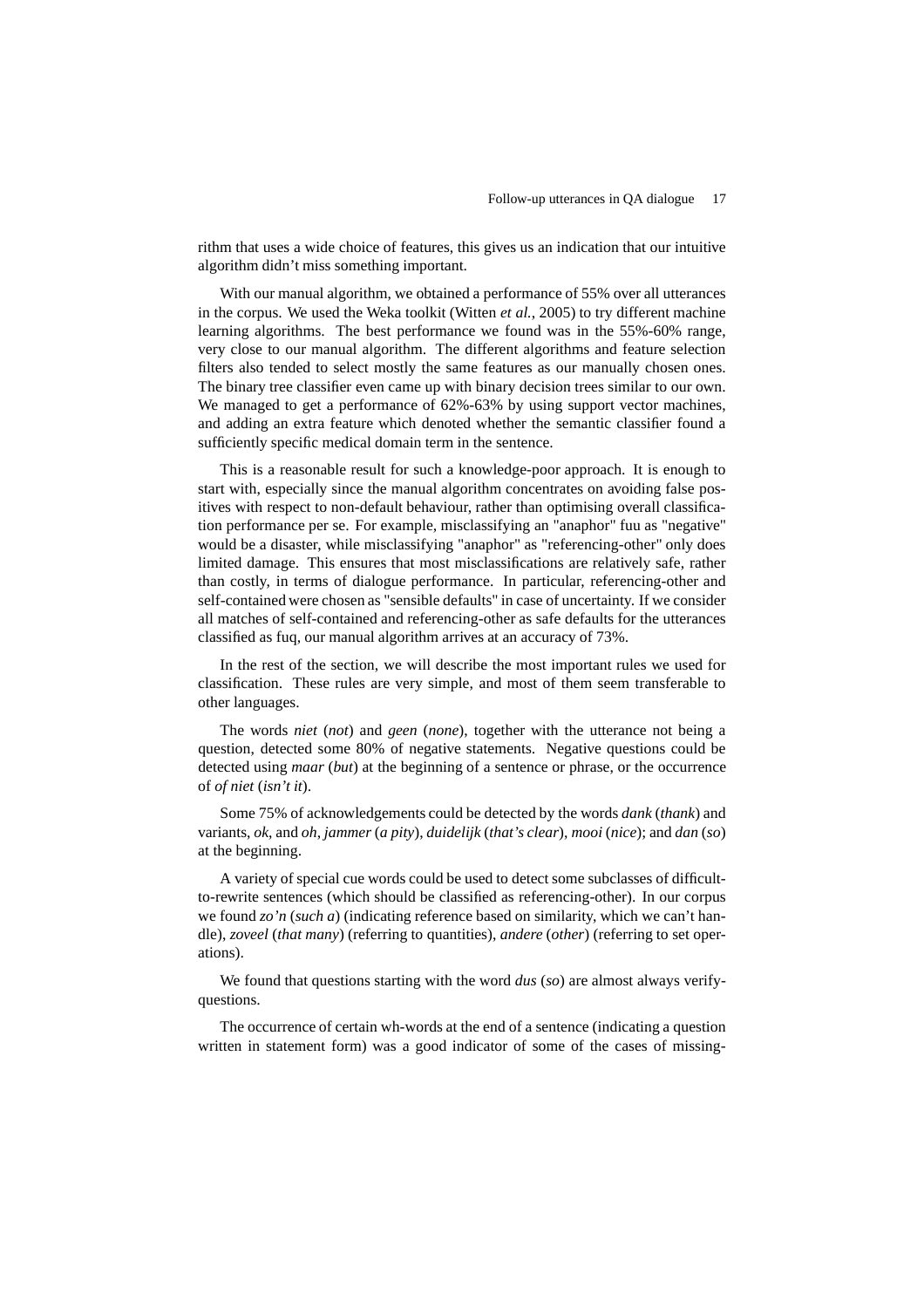referent. In particular *... wat ?* (*... what?*), or *... waarvan ?* (*... of what?*), *... waardoor ?* (*... by what?*).

For analysing anaphors, we looked at the presence of regular determiners, like *de* (*the*) and *deze* (*this*), and PP-type determiners, which are a specifically Dutch thing, for example, *erdoor* (*by it*), *hiermee* (*with this*), *daarvan* (*of that*). This detects most of the instances of the anaphor class along with the positions of the anaphors.

# **5.2.** *Rewriting performance*

Attempts were made to rewrite the anaphor, elliptic, and PP attachment classes. We also looked at whether antecedents were found in the initial question or the answer. We found that antecedents were often found in *both* the question and the answer. We obtained the following results:

**Anaphor.** Anaphor proved to be the easiest, as the majority of these can be found using cue words and POS tags, while the antecedents can be found using a Lappin and Leass (Lappin *et al.*, 1994) type salience algorithm. Some simplifications could be made. In particular we found that the antecedent could be found in the question in some 75% of the cases, so we optimised our salience algorithm a bit by increasing the salience of antecedents found in the user utterance. Still, our achievements were limited. Of all fuqs labeled by the system as "anaphor", only 42% were rewritten properly. This was in part due to a large number of false positives and in part due to errors in the reference resolution.

**Elliptic.** Elliptic proved to be even more difficult. The classification performance was reasonable. We detected 86% of all fuq of class elliptic by just looking at the absence of a verb, with 44% false positives. Rewriting was done by finding the sentence that the elliptic expression referred to, and then using constituents from that sentence to form a self-contained sentence. Performance of finding these antecedent sentences and rewriting were unusably low, however. Just a small minority of the antecedent sentences can be found by matching the elliptic sentence with words from previous sentences. There were no easy shortcuts available either. We found that only 55% of the elliptic fuq referred exclusively to the original user question, and 14% referred to candidate sentences in both the user question and the system answer. Building a correct sentence from these proved difficult as well. Syntactic transformation using the Alpino dependency tree parser did not work in most cases. Our first attempts showed that the transformed sentences were unsyntactic or did not make sense. We also tried building sentences from relation-argument type semantic frames using the Rolaquad semantic tagger, but the tagger did not seem reliable enough to get useable results.

**Other-PP.** The other-pp class of rewritable questions are relatively difficult to recognise, as fuq which require a PP to be attached are not readily distinguishable from self-contained questions. An obvious approach is to use semantic knowledge in the form of verb-argument relations, as is used in PP attachment disambiguation (Gildea *et al.*, 2001). Again, however, our available semantic tagger did not prove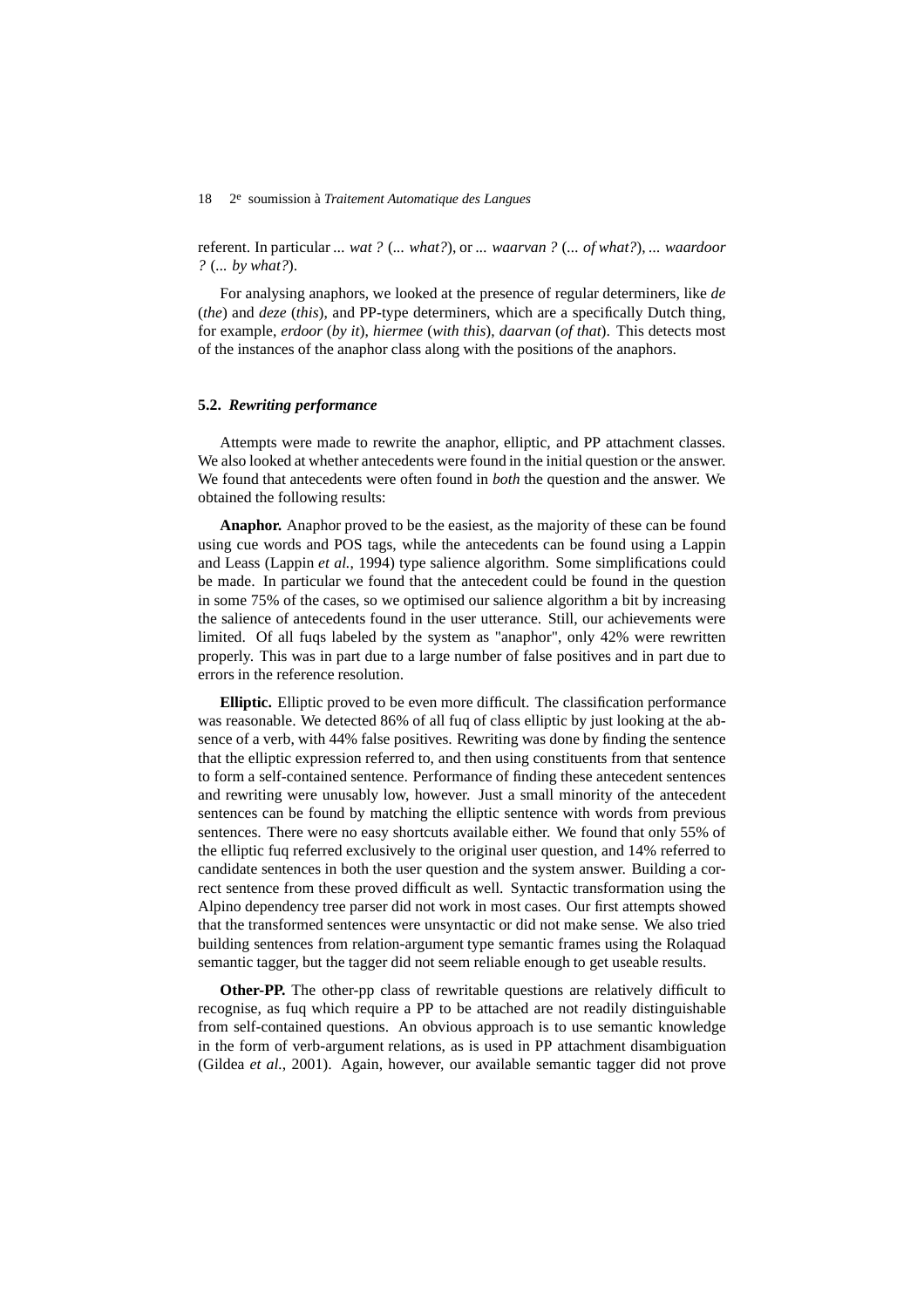reliable enough for this. What we did find is that 62% of other-pps referred to an NP occurring in both user and system utterance, and a total of 89% referred to an NP occurring in the user utterance. This suggests that other-pp has at least potential for use in the IR context approach.

Our first conclusion is that rewriting is not easy, and we will need accurate lownoise domain-specific semantic knowledge to do it. We did not focus on such domainspecific techniques here, so our current system only fully handles the anaphor class. Alternatively, anaphor and other-pp can be used as an IR context indicator that the user utterance should be used.

#### **5.3.** *Potential performance of the IR context approach*

One of the most popular IR context approaches is to search only through the previous n documents retrieved by the previous question. De Boni reported a success rate of 50% for his own corpus (which is a combination of real-life and Trec dialogues). Why does this simple approach work so well? Intuitively, it is likely that most documents are coherent with respect to their topic, and that a single document is made so as to answer a number of common questions on that topic. In fact, this is underwritten by results from research by (Lin *et al.*, 2003). They studied answer length in relation to user preference and behaviour. They found that, within a specific information need scenario, using longer text fragments as answers produced dialogues with less questions.

To gain more insight into this most basic IR context approach, we evaluated the simplest version of it, namely only looking at the document the answer came from (be it correct or incorrect). This way, the result depends only on the nature of these specific documents, and not on the way in which the IR matches documents. The result we obtain may be considered a lower bound for the performance of the IR context approach with respect to document selection performance, and an upper bound with respect to the expected document fragment selection performance.

We checked manually whether the answer to each fuq in the corpus could be found in the document where the original answer came from. We only did this for the *correct* answers, since considering incorrect answers here introduces noise related to the performance of the specific IR used. That is, you will also be measuring the tendency of the actual IR to either select the wrong document, or the wrong sentence from the right document.

We checked all fuq, including self-contained fuq. For about 1/3 of the answers, the source document could not be retrieved because of errors or incompleteness in their source references. The documents were nearly all sections from encyclopedias, and ranged from 50-500 words in size, with an average of about 150. A total of 196 fuq were checked this way. As a way of indicating the existence of vagueness in the documents' answering potentials, each fuq was annotated with a 3-point scale, thus including a "partial match" option: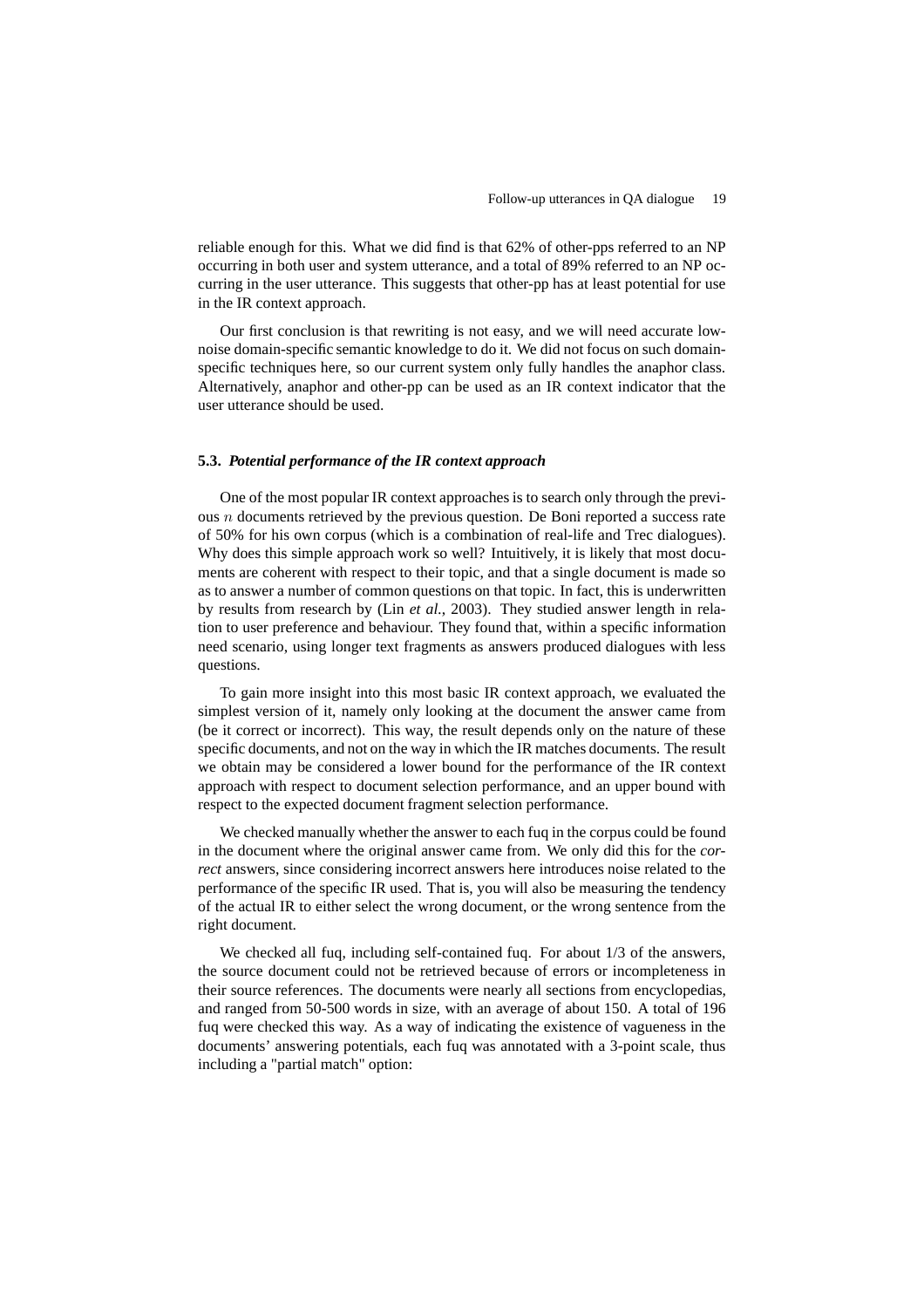– no match: the document could not answer the question in any way.

- partial match: the document gave only a partial answer or an implicit answer.
- full match: a satisfactory answer was explicitly stated in the document.

We found that relatively few cases needed to be annotated as "partial match", so we considered only the distinction "full match" versus "no full match". We found that some 39% of the fuq could be answered by the document the answer came from. For the subclass missing-referent, this percentage was 73%. This high figure is consistent with the concept of missing-referent as directly referring to the document the answer came from. This means that fuq of this class can be effectively dealt with by directly showing more of the answer's source document.

For the remaining fuq classes, the percentage was 35% on average. Percentagesfor each class varied somewhat, ranging from about 20% to about 43%. The differences were not very significant, and in particular we did *not* find that self-contained fuq have a lower percentage of matches, in fact it was 43%. The lowest was elliptic, with 20% (3 out of 15).

This rather high figure may have some interesting implications. In fact, it is consistent with our stated intuition of document coherence being the real reason behind the success of this approach. Implementing a simple "use last document" strategy is likely to be worthwhile in any QA dialogue system, as long as there is a proper way to detect when the answer could not be found in the last document, and other strategies are available to complement it.

Another implication is that perhaps we should reconsider the ways in which to select a text fragment from a document. Our results suggest that including more text in the answer text fragments may lead to better satisfaction of the users' information needs. On the other hand, our users seemed to prefer relatively small text fragments (as some started making comments on the text size when these were more than 4-5 sentences long).

# **5.4.** *Overall dialogue performance*

In this section, we describe a technique to estimate the overall performance impact of the dialogue handling of our dialogue system and proposed IR context scheme. We distinguish the following two tasks in dialogue management:

1) Identifying whether a fuu is a fuq or not, and whether it is an acknowledge, negative feedback, or verify-question.

2) In case the fuu is a fuq, passing the rewritten question and IR context hints to the QA, or producing the document in case the fuq is a missing-referent. For this task, we consider two cases:

a) QAs without any IR context abilities. We assume that the dialogue manager cannot pass IR context hints. The baseline is always passing the question as a self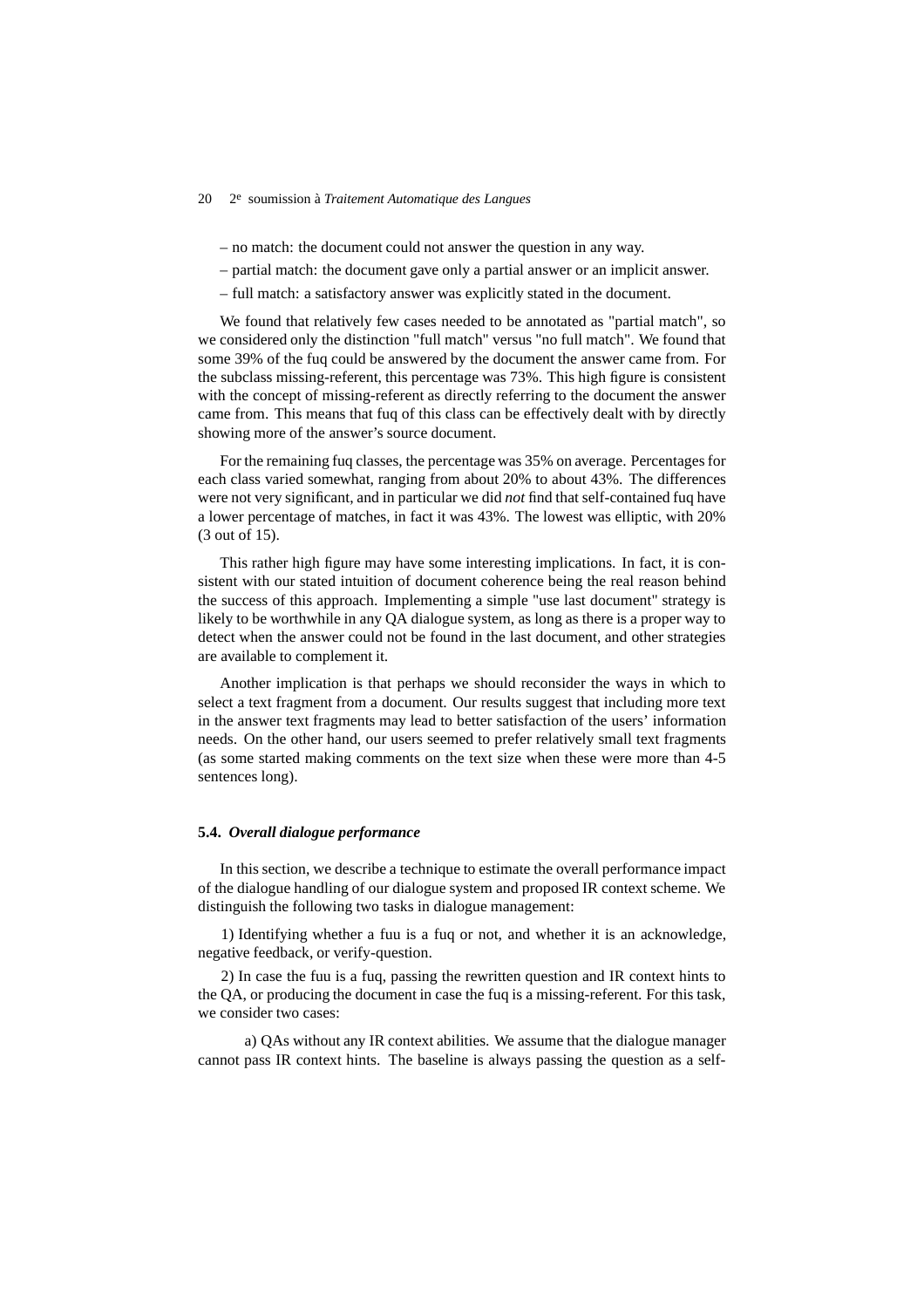contained question.

b) QAs with IR context abilities. We assume the dialogue manager may pass IR context hints. The baseline is to consider all fuu to be fuq, with only the context flag set.

With respect to these tasks, we consider the cases in which our dialogue manager would provide better, equal, or worse results than the baseline, using the following criteria:

– **Better.** fuq is correctly rewritten; IR context is correctly specified; fuu is correctly classified as negative, acknowledge, or verify-question; fuq is correctly classified as missing-referent.

– **Same.** Behaves same as baseline.

– **Worse.** fuq is wrongly rewritten while the original fuq would be a better query to the QA, or the wrong IR context hints are passed; wrongly identifies missing-referent; wrongly identifies negative, acknowledge, or verify-question.

Our dialogue manager has the following general strategy:

– If fuu is negative-feedback, acknowledge, or verify-question, we prompt accordingly (we might use any system clarification or answer selection strategies if present, currently there are none).

– If fuu is missing-referent, we show the document that the answer came from.

– If fuu is another type of fuq, we pass to the QA: the IR context (either the last question or the last answer), and the rewritten question. In particular:

- anaphor: we pass the IR context according to the predicted antecedent, and/or the rewritten question.

- other: we pass no specific hints, just that the question is a fuq.

For task 1 we found the following results:

|      | <b>Better</b> negative, acknowledge, verify-question identified 138 (24%) |           |
|------|---------------------------------------------------------------------------|-----------|
| Same | all fug identified as fug                                                 | 405 (70%) |
|      | <b>Worse</b> wrongly identified a non-fuq class                           | 32 (5.6%) |

For task 2 we considered only the 405 utterances classified as fuq. We found the following for case (a) (QA without context abilities):

| <b>Better</b> | missing-referent correctly identified                   | $8(2.0\%)$  |
|---------------|---------------------------------------------------------|-------------|
|               | question correctly rewritten                            | $37(9.1\%)$ |
| <b>Same</b>   | original question passed to QA                          | 405 (70%)   |
|               | question wrongly rewritten, original not self-contained | 52 (13%)    |
| <b>Worse</b>  | question wrongly rewritten, original was self-contained | $1(0.2\%)$  |
|               | incorrectly identified missing-referent                 | $1(0.2\%)$  |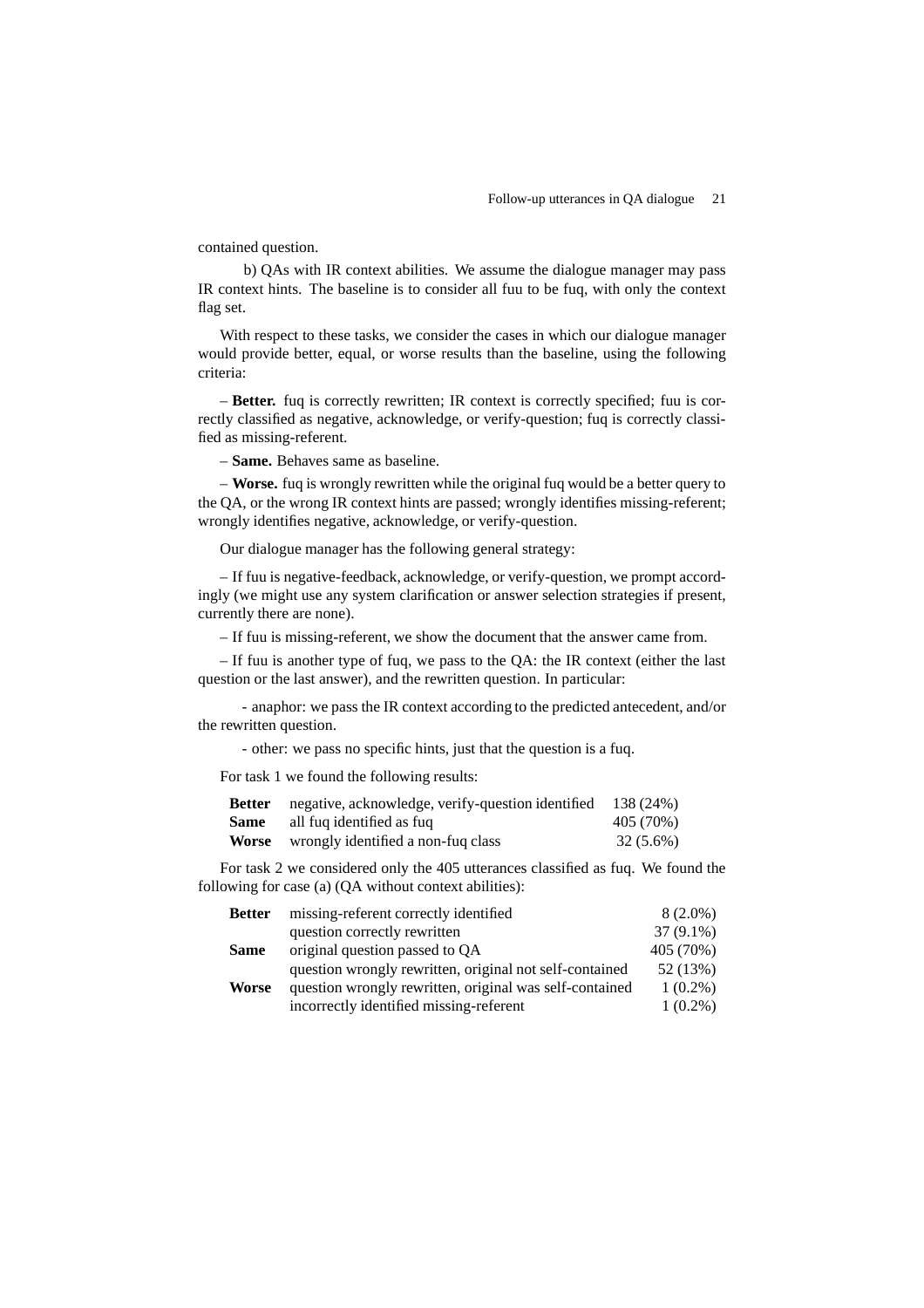The system does marginally better (11%) by grace of the missing-referent handling, the fact that the QA has no alternative to the anaphor rewriting, and the fact that there are hardly any false positives where it produces worse dialogue behaviour.

For case (b), the QA can handle context on its own, but we are enabled to use IR contexts shortcuts where possible. We found that, in the anaphors we detected correctly, 89% referred to a concept in the user utterance. As a strategy, we can just pass a pointer to the user utterance instead of rewriting the sentence. This only gives us a dubious improvement of 1%, however. We would get:

| <b>Better</b> | missing-referent correctly identified | 8 (2.0%)  |
|---------------|---------------------------------------|-----------|
|               | IR context correctly specified        | 40 (10%)  |
| <b>Same</b>   | original question passed to QA        | 405 (70%) |
| <b>Worse</b>  | IR context wrongly specified          | 49 (12%)  |

In other words, we do worse in as many cases as we do better. Finally, let's see how much better the QA in case (b) handles fuq, if we assume the IR context strategy we discussed in section 5.3. We found there that QAs are likely to find at least 35% of fuq by a default IR context approach, providing that the original answer is correct. For the non-self-contained fuq (75% of all fuq) this may give us an improvement of 35%, which amounts to an improvement of up to 26%, depending on how many of the answers are correct.

# **6. Conclusions**

#### **6.1.** *Comparisons with other research*

While general fuu classifications are lacking in the literature, there are several other fuq classifications. Like ours, these are intuitive typologies, chosen for their possible usefulness for dialogue system implementation. However, the relationship between the classifications and a real implementation is typically not further developed, as ours is. We will distinguish two kinds of classifications: classifications of the discourse function of the fuq (or, the semantic-pragmatic function), and of the anaphoric relationship between fuq and previous utterances.

The discourse function classifications are typically about topic shifts. In (Chai *et al.*, 2004), for example, three main classes are proposed: topic extension, topic exploration, and topic shift. They relate it to a potential implementation using semantic frames, where the discourse function determines how semantic frames should be merged. (Bertomeu *et al.*, 2006) proposes a division into questions referring to previous questions and those referring to previous answers. Question-to-question types are refinement, theme-entity, theme-property, paraphrase, and overlap. Question-toanswer classes are refinement and theme. These classes can be related to how the query slots of a hypothetical IR system should be filled in with information from different utterances. Both classifications work at the semantic frame level, which we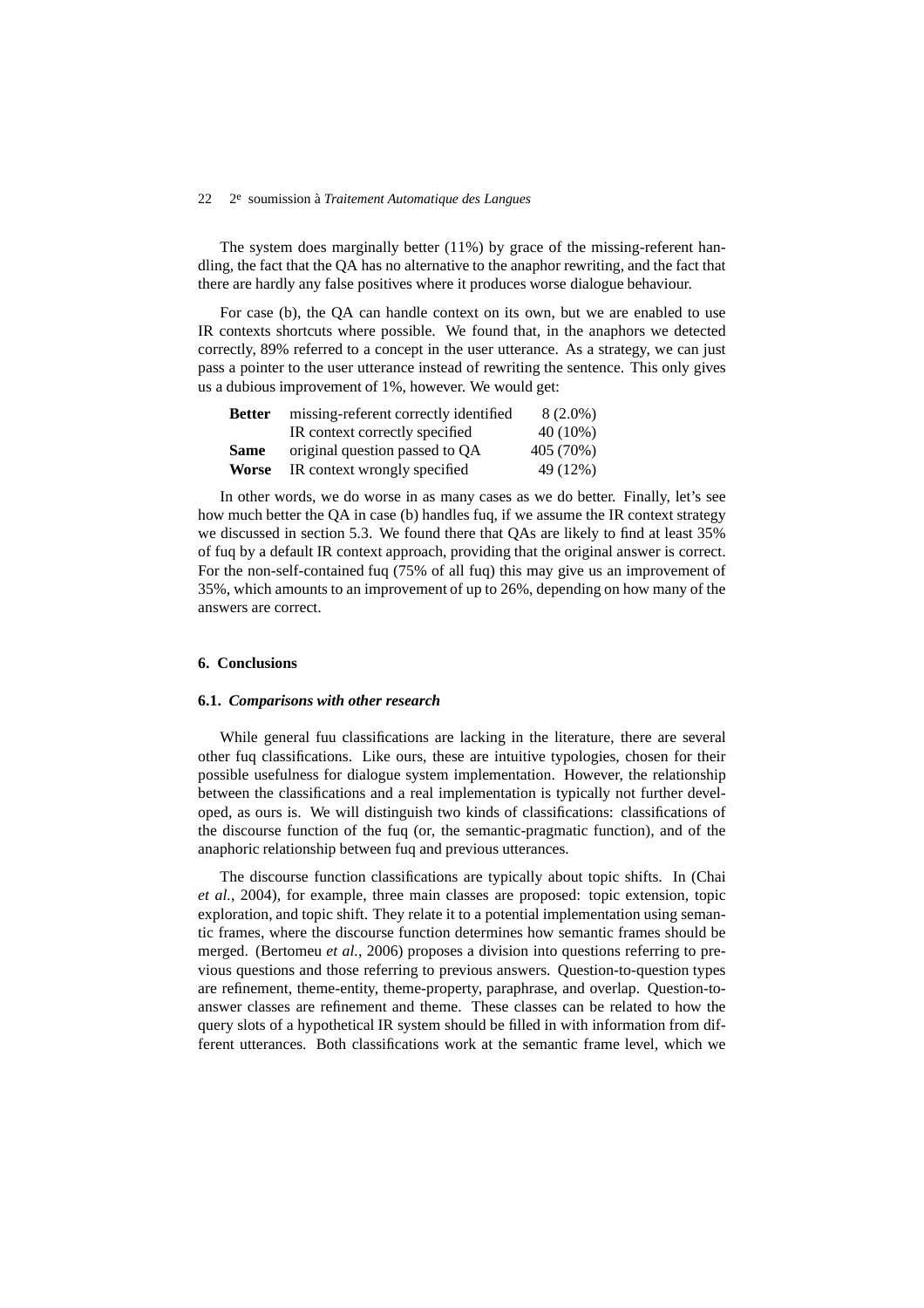chose not to model, because of its dependence on a specific IR system. Unfortunately, neither systems has been tested with an implementation.

The anaphoric relationship classifications are comparable to our fuq classification. (Bertomeu *et al.*, 2006) proposes a division into three kinds of anaphoric references: regular co-reference (which is mainly what we've looked at here), subset/superset relations, and bridging (i.e. referring to an entity that can only be inferred). It may be interesting to see to what extent the latter two classes can be used to subdivide our "referencing-other" class. Another classification, based on surface form of the utterance, is proposed in (Kato *et al.*, 2006): pronoun, zero pronoun, definite NP, ellipsis, and no reference expression. This classification is very similar to our own, even if the system is in Japanese. For both of these models, the relation of the classification to an actual rewritten sentence or IR query, and to an implementation, remain as yet unclear.

In our corpus, we found that 56% of utterances can be considered fuq. Of these, 25% are self-contained, and of the relevant non-self-contained ones, 63% are found to be potentially rewritable using machine-ready techniques. Of this 63% we managed to rewrite only 18% correctly with our first dialogue system. We also found that 39% of all fuq could be answered by just looking at the document that the previous answer came from.

There are few similar analyses of QA dialogue corpora in the literature. An important one is the work by De Boni (De Boni *et al.*, 2004). He found that 37% of fuq in his corpora could be answered as self-contained questions, and 69% of fuq could be solved by either considering them self-contained, or looking at the documents from the initial question. Of the remaining 31%, 45% (14% of total) could potentially be solved with anaphora resolution. These figures seem reasonably consistent with our own findings. Note that De Boni did not provide algorithms for rewriting or for distinguishing between the different sentence classes necessary to do this; he elaborates only the distinction self-contained versus context-needed, a distinction not addressed in this research.

A number of QA dialogue systems are described in the literature, but of few of them, performance figures are given, perhaps due to the lack of coverage by QA contests. The Rits-QA system does mention a figure, it uses three rewriting strategies similar to our own, to rewrite 37% of the sentences in their corpus correctly. Other systems only had limited results, such as the 1% improvement found by the Alicante system (González *et al.*, 2000). While a few semantic frame based QA dialogue systems exist, no performance figures are given there.

#### **6.2.** *General conclusions*

We summarise our findings in a set of general conclusions here.

– A QA independent dialogue manager can be built. At least modest results could be obtained using simple and even domain-independent techniques.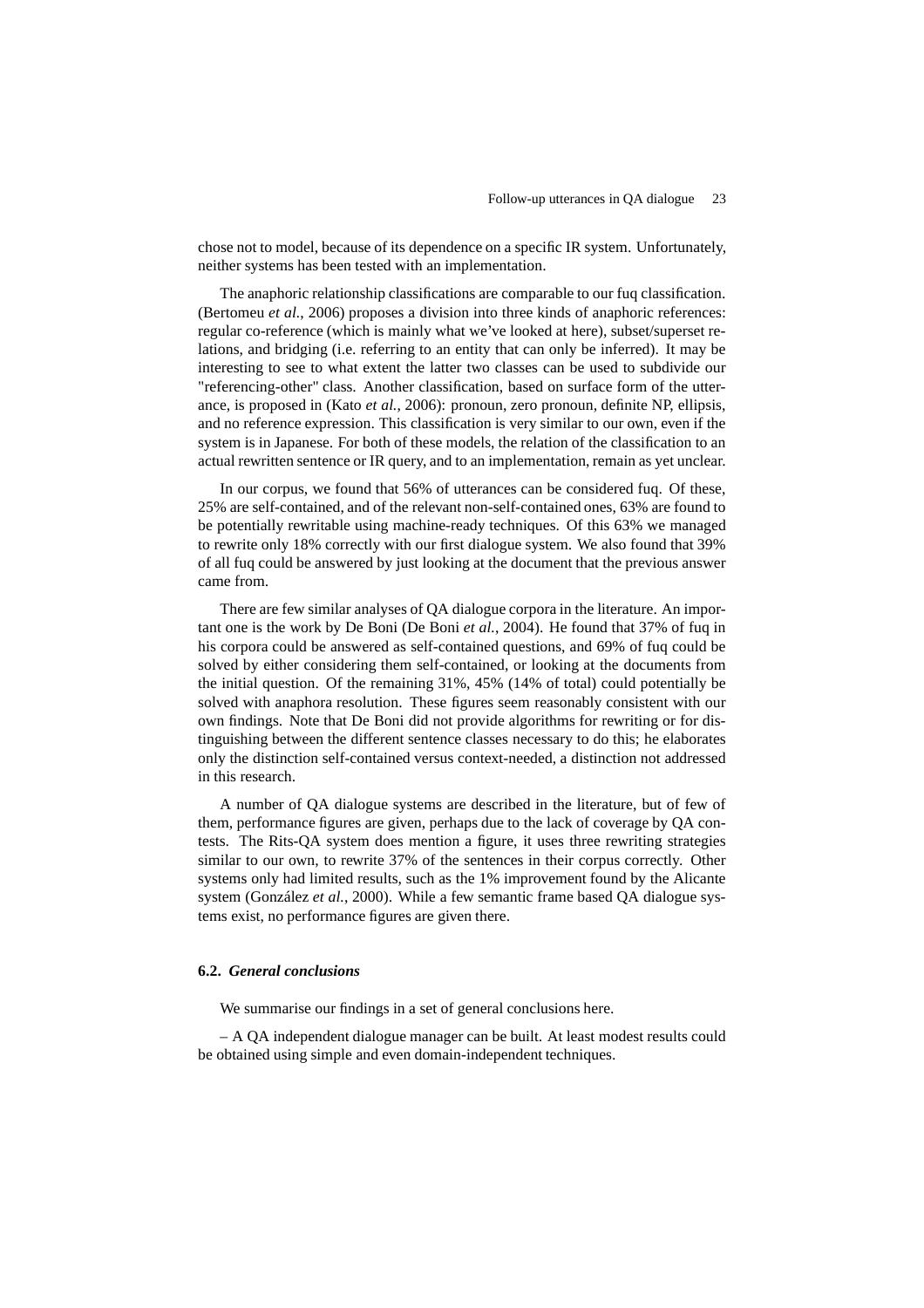– Distinguishing between fuq and other kinds of utterances(in particular, acknowledge and negative feedback) has considerable added value in a real-life dialogue system.

– Both the rewriting and IR context strategies we considered have added value, but we did not manage to provide cumulative added value of both.

- Anaphor resolution (using standard techniques) in particular seems to be feasible, even though our result (only 42% handled correctly) is limited.

- The simple "look in the last document only" strategy has significant added value, *providing* the system can detect sufficiently well whether the answer is in the last document. This finding also suggests using a different strategy for extracting answers from a document.

– Our fuu analysis is still limited by the lack of longer dialogues in our "second utterance" corpus, which only contains user utterances in the second user turn. While we have shown that we can use this corpus to analyse many important aspects of QA dialogue handling, we could in particular not analyse topic changes and longerdistance references.

– We found in several cases that we are in need of reliable semantic knowledge to improve our results further.

## **7. References**

- Akker R. o. d., Bunt H., Keizer S., Schooten B. v., " From question answering to spoken dialogue: towards an information search assistant for interactive multimodal information extraction", *Interspeech 2005*, p. 2793-2796, 2005.
- Bertomeu N., Uszkoreit H., Frank A., Krieger H.-U., Jörg B., " Contextual phenomena and thematic relations in database QA dialogues: results from a Wizard-of-Oz Experiment", *Workshop on Interactive Question Answering, HLT-NAACL 06*, 2006.
- Bouma G., Mur J., van Noord G., van der Plas L., Tiedemann J., " Question Answering for Dutch using Dependency Relations", *Proceedings of the CLEF2005 workshop*, 2006.
- Chai J. Y., Jin R., " Discourse Structure for Context Question Answering", *HLT-NAACL QA workshop 2004*, 2004.
- Cohen J., " A coefficient of agreement for nominal scales", *Educational and Psychological Measurement*, vol. 20, p. 37-46, 1960.
- De Boni M., Manandhar S., " Implementing Clarification Dialogues in Open Domain Question Answering", *Journal of Natural Language Engineering*, 2004.
- Fukumoto J., " Answering questions of Information Access Dialogue (IAD) task using ellipsis handling of follow-up questions", *Workshop on Interactive Question Answering, HLT-NAACL 06*, 2006.
- Fukumoto J., Niwa T., Itoigawa M., Matsuda M., " RitsQA: List answer detection and Context task with ellipses handling", *Working notes of the Fourth NTCIR Workshop Meeting*, p. 310- 314, 2004.